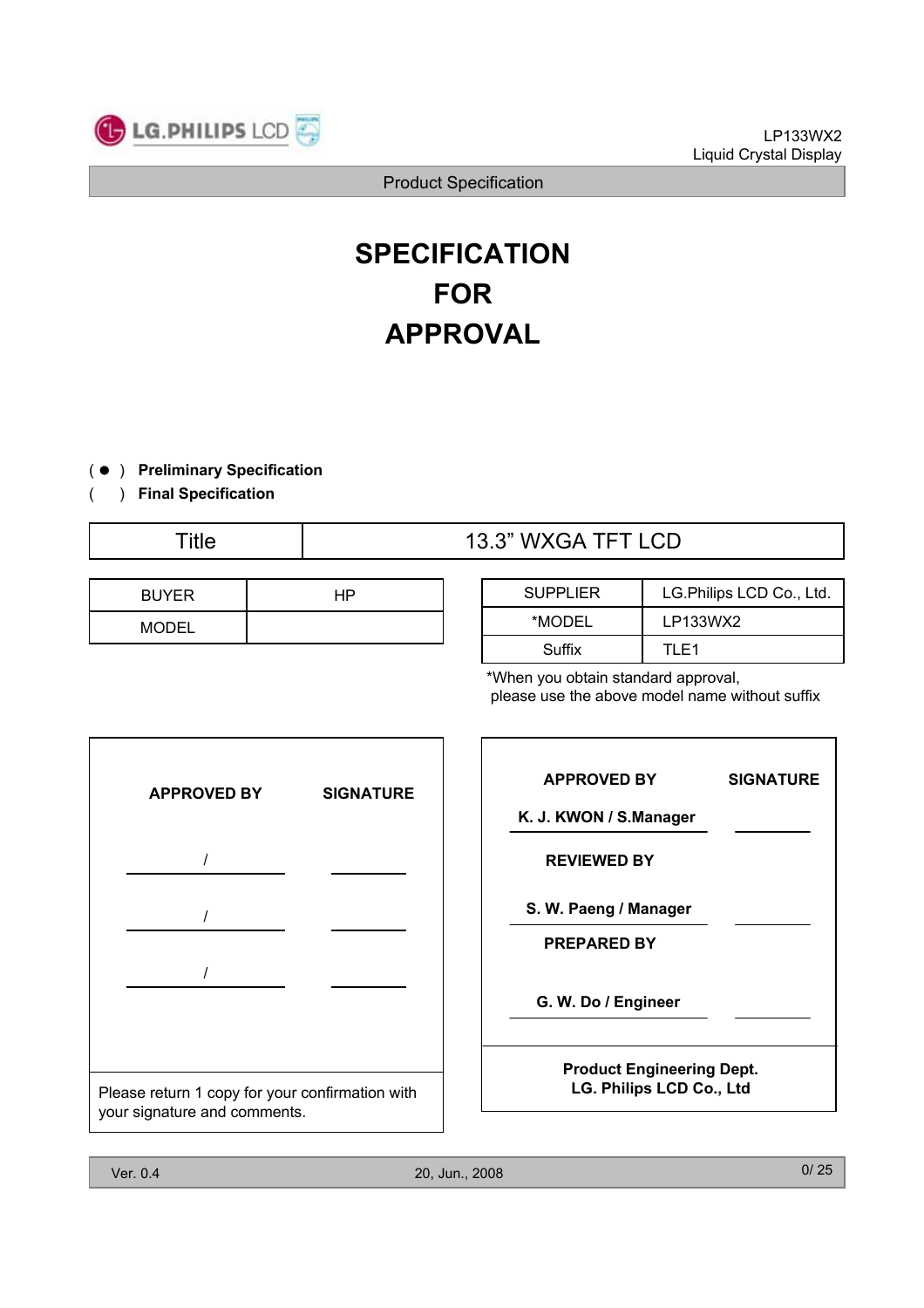

# **Contents**

| <b>No</b> | <b>ITEM</b><br>Page                                       |    |  |
|-----------|-----------------------------------------------------------|----|--|
|           | COVER                                                     |    |  |
|           | <b>CONTENTS</b>                                           | 1  |  |
|           | <b>RECORD OF REVISIONS</b>                                | 2  |  |
| 1         | <b>GENERAL DESCRIPTION</b>                                | 3  |  |
| 2         | ABSOLUTE MAXIMUM RATINGS                                  | 4  |  |
| 3         | ELECTRICAL SPECIFICATIONS                                 |    |  |
| $3 - 1$   | ELECTRICAL CHARACTREISTICS                                | 5  |  |
| $3 - 2$   | <b>INTERFACE CONNECTIONS</b>                              | 6  |  |
| $3 - 3$   | SIGNAL TIMING SPECIFICATIONS                              | 8  |  |
| $3 - 4$   | SIGNAL TIMING WAVEFORMS                                   | 8  |  |
| $3-5$     | <b>COLOR INPUT DATA REFERNECE</b>                         | 9  |  |
| $3-6$     | <b>POWER SEQUENCE</b>                                     | 10 |  |
| 4         | <b>OPTICAL SFECIFICATIONS</b>                             | 11 |  |
| 5         | MECHANICAL CHARACTERISTICS                                | 15 |  |
| 6         | <b>RELIABLITY</b>                                         | 18 |  |
| 7         | INTERNATIONAL STANDARDS                                   |    |  |
| $7 - 1$   | <b>SAFETY</b>                                             | 19 |  |
| $7-2$     | EMC                                                       | 19 |  |
| 8         | <b>PACKING</b>                                            |    |  |
| $8 - 1$   | DESIGNATION OF LOT MARK                                   | 20 |  |
| $8-2$     | <b>PACKING FORM</b>                                       | 20 |  |
| 9         | <b>PRECAUTIONS</b>                                        | 21 |  |
| A         | APPENDIX A. Enhanced Extended Display Identification Data | 23 |  |
|           |                                                           |    |  |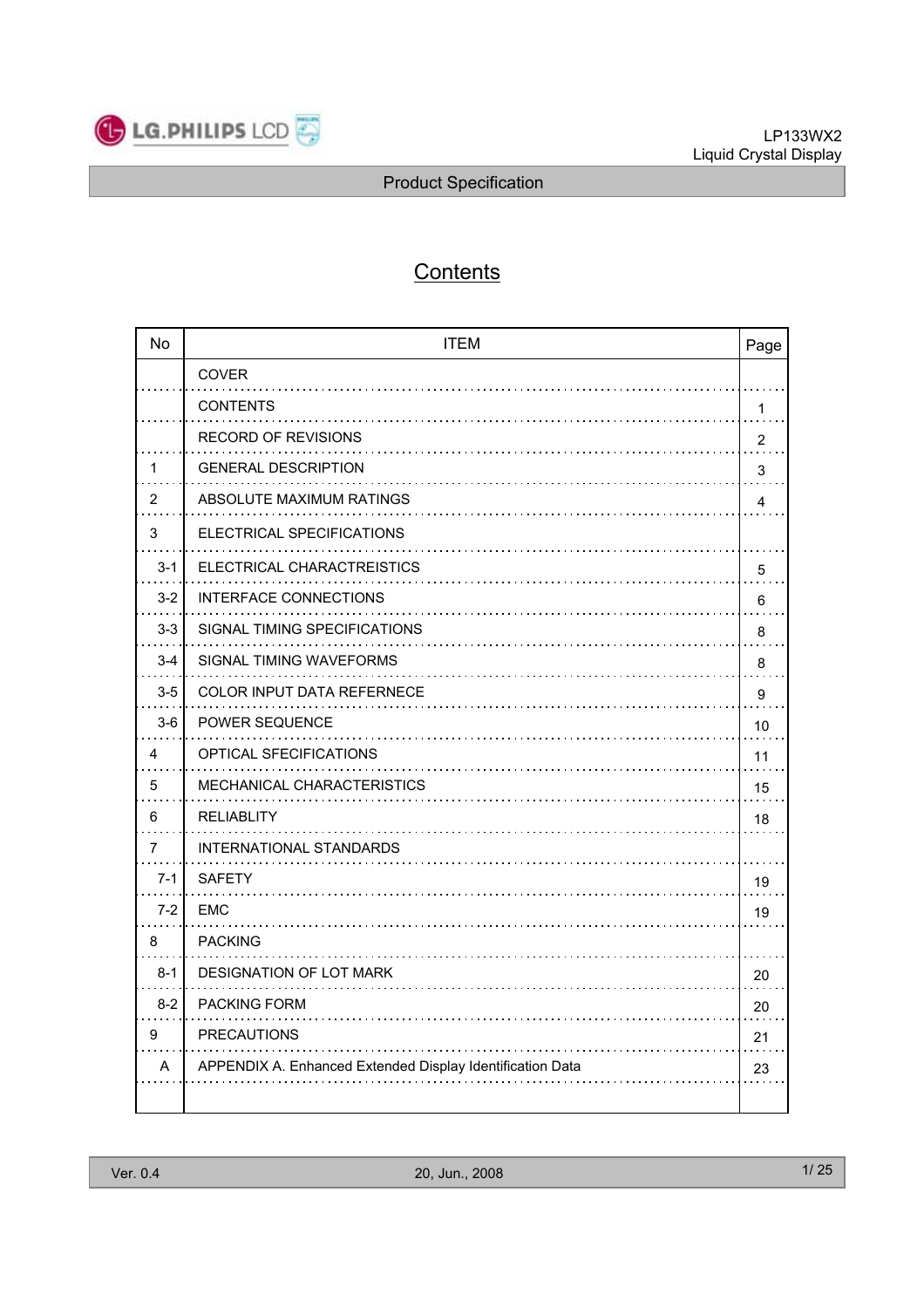

# **RECORD OF REVISIONS**

| <b>Revision No</b> | <b>Revision Date</b> | Page                         | Description                                                     | <b>EDID</b><br>ver |
|--------------------|----------------------|------------------------------|-----------------------------------------------------------------|--------------------|
| 0.0                | 19. Mar. 2008        | $\qquad \qquad \blacksquare$ | <b>First Draft</b>                                              |                    |
| 0.1                | 08. May . 2008       | 6                            | Module Connector Pin Configuration Update                       |                    |
| 0.2                | 15. May . 2008       | 6                            | User Connector Configuration Image Update                       |                    |
| 0.3                | 3. Jun., 2008        | 15,16                        | <b>LCM drawing Update</b>                                       | 0.2                |
| 0.4                | 20. Jun.2008         | 5,11,12                      | Optical spec update (life time, luminance, luminance variation) | 0.3                |
|                    |                      | 8                            | Timing spec update (Dclk 71Mhz $\rightarrow$ 69.3Mhz)           |                    |
|                    |                      | 22,23,24                     | EDID update (Timing spec change)                                |                    |
|                    |                      |                              |                                                                 |                    |
|                    |                      |                              |                                                                 |                    |
|                    |                      |                              |                                                                 |                    |
|                    |                      |                              |                                                                 |                    |
|                    |                      |                              |                                                                 |                    |
|                    |                      |                              |                                                                 |                    |
|                    |                      |                              |                                                                 |                    |
|                    |                      |                              |                                                                 |                    |
|                    |                      |                              |                                                                 |                    |
|                    |                      |                              |                                                                 |                    |
|                    |                      |                              |                                                                 |                    |
|                    |                      |                              |                                                                 |                    |
|                    |                      |                              |                                                                 |                    |
|                    |                      |                              |                                                                 |                    |
|                    |                      |                              |                                                                 |                    |
|                    |                      |                              |                                                                 |                    |
|                    |                      |                              |                                                                 |                    |
|                    |                      |                              |                                                                 |                    |
|                    |                      |                              |                                                                 | .                  |
|                    |                      |                              |                                                                 | .                  |
| .                  |                      |                              |                                                                 |                    |
|                    |                      |                              |                                                                 | .                  |
|                    |                      |                              |                                                                 |                    |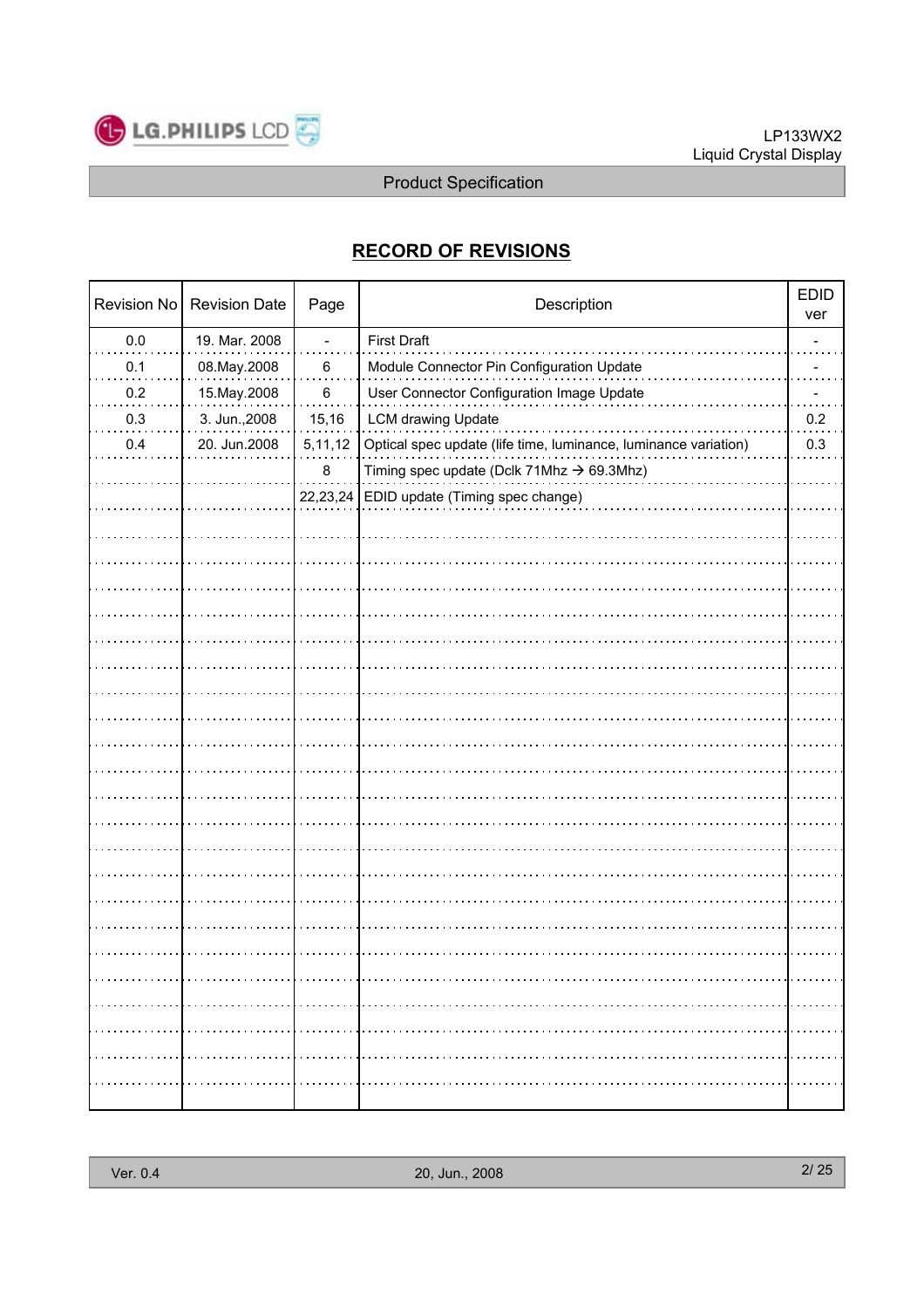

## **1. General Description**

The LP133WX2 is a Color Active Matrix Liquid Crystal Display with an integral LED backlight system. The matrix employs a-Si Thin Film Transistor as the active element. It is a transmissive type display operating in the normally white mode. This TFT-LCD has 13.3 inches diagonally measured active display area with WXGA resolution(1280 horizontal by 800 vertical pixel array). Each pixel is divided into Red, Green and Blue sub-pixels or dots which are arranged in vertical stripes. Gray scale or the brightness of the sub-pixel color is determined with a 6-bit gray scale signal for each dot, thus, presenting a palette of more than 262,144 colors.

The LP133WX2 has been designed to apply the interface method that enables low power, high speed, low EMI.

The LP133WX2 is intended to support applications where thin thickness, low power are critical factors and graphic displays are important. In combination with the vertical arrangement of the sub-pixels, the LP133WX2 characteristics provide an excellent flat display for office automation products such as Notebook PC.



### **General Features**

| Active Screen Size            | 13.3 inches diagonal                                                   |
|-------------------------------|------------------------------------------------------------------------|
| Outline Dimension             | 296.0(H) $\times$ 203(V) $\times$ 3.5(D, Max.) mm                      |
| <b>Pixel Pitch</b>            | 0.2235 mm $\times$ 0.2235 mm                                           |
| Pixel Format                  | 1280 horiz. by 800 vert. Pixels RGB strip arrangement                  |
| Color Depth                   | 6-bit. 262.144 colors                                                  |
| Luminance, White              | 200 cd/m <sup>2</sup> (Typ., $@I_{LED}$ =19mA)                         |
| Power Consumption             | Logic: 0.9 W (typ.@Mosaic), Back Light: TBD W (typ.@ $I_{LED}$ = 19mA) |
| Weight                        | 275g(Typ.), 290(Max.)                                                  |
| <b>Display Operating Mode</b> | Transmissive mode, normally white                                      |
| Surface Treatment             | Hard coating (3H), Glare treatment of the front Polarizer (Haze 0%)    |

| Ver. 0.4 |
|----------|
|----------|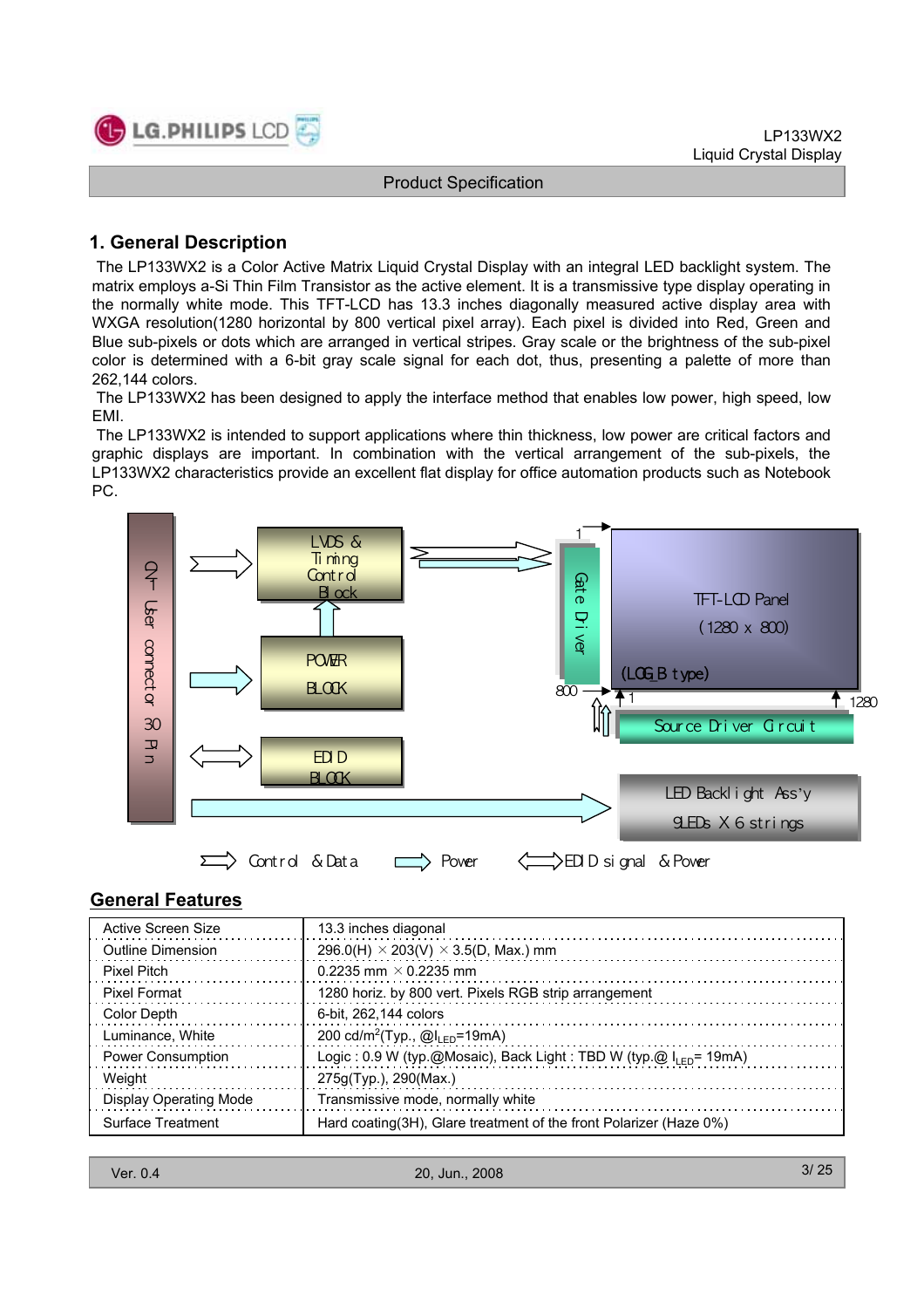

# **2. Absolute Maximum Ratings**

The following are maximum values which, if exceeded, may cause faulty operation or damage to the unit.

| Parameter                         | Symbol      |        | Values | Units      | <b>Notes</b>            |  |
|-----------------------------------|-------------|--------|--------|------------|-------------------------|--|
|                                   |             | Min    | Max    |            |                         |  |
| Power Input Voltage               | VCC.        | $-0.3$ | 4.0    | <b>Vdc</b> | at $25 \pm 5^{\circ}$ C |  |
| <b>Operating Temperature</b>      | Тор         |        | 50     | ം          |                         |  |
| Storage Temperature               | <b>H</b> st | $-20$  | 60     | ം          |                         |  |
| <b>Operating Ambient Humidity</b> | <b>HOP</b>  | 10     | 90     | %RH        |                         |  |
| Storage Humidity                  | <b>HST</b>  | 10     | 90     | %RH        |                         |  |

### **Table 1. ABSOLUTE MAXIMUM RATINGS**

Note : 1. Temperature and relative humidity range are shown in the figure below. Wet bulb temperature should be  $39^{\circ}$ C Max, and no condensation of water.



**Dry Bulb Temperature [**℃ **]**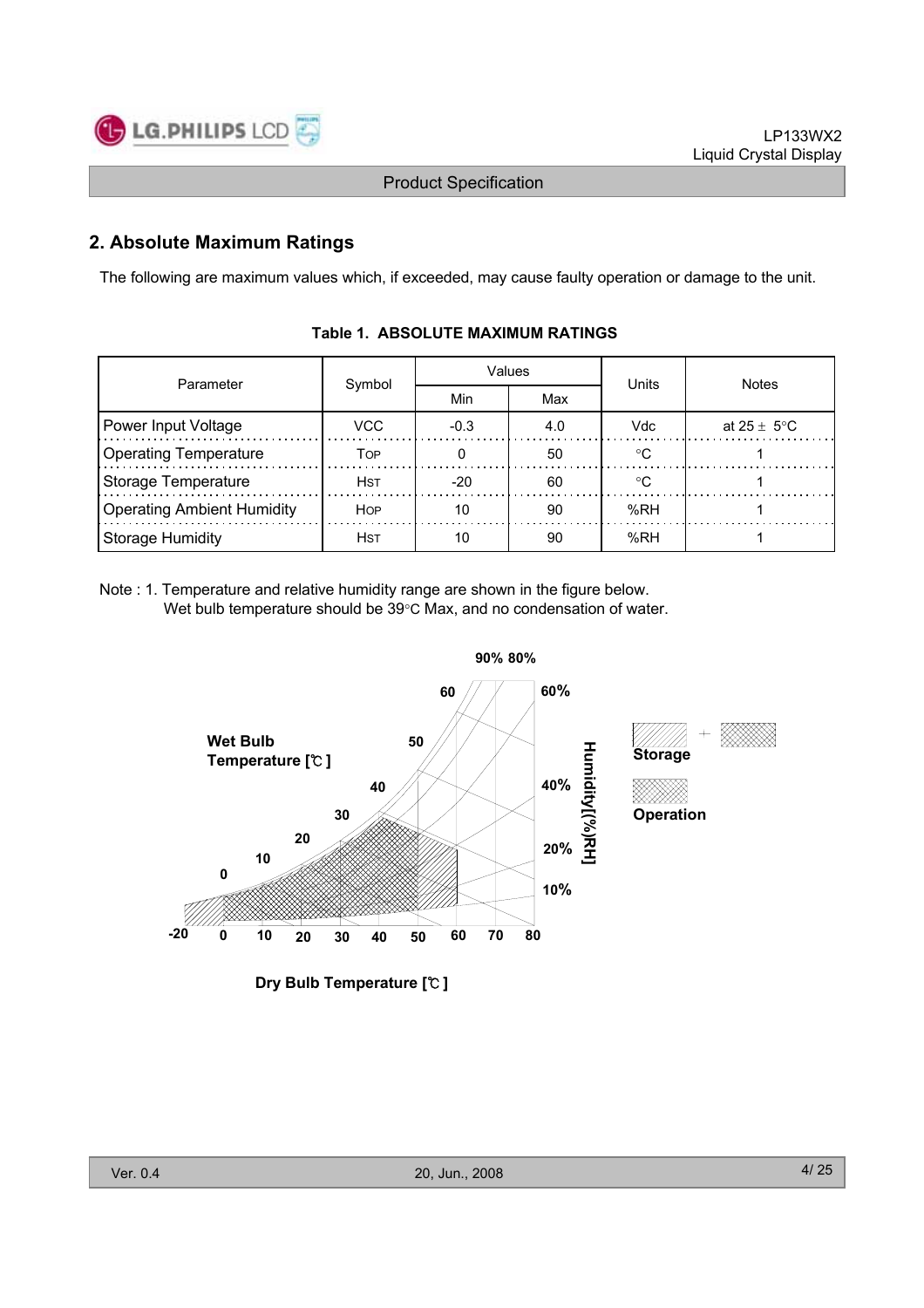

# **3. Electrical Specifications**

# **3-1. Electrical Characteristics**

The LP133WX2 requires two power inputs. One is employed to power the LCD electronics and to drive the TFT array and liquid crystal. The second input which powers the LED BL.

| Parameter                             |              | Values |              |      | Unit          | <b>Notes</b>   |
|---------------------------------------|--------------|--------|--------------|------|---------------|----------------|
|                                       | Symbol       | Min    | Typ          | Max  |               |                |
| MODULE:                               |              |        |              |      |               |                |
| Power Supply Input Voltage            | <b>VCC</b>   | 3.0    | 3.3          | 3.6  | $V_{DC}$      |                |
| Power Supply Input Current            | $I_{\rm CC}$ | 230    | 273          | 313  | mA            | 1              |
| Power Consumption                     | Pc           |        | 0.9          |      | Watt          | 1              |
| Differential Impedance                | Zm           | 90     | 100          | 110  | Ohm           | $\overline{2}$ |
| LED Backlight:                        |              |        |              |      |               |                |
| <b>Operating Voltage</b>              | <b>ILED</b>  |        |              |      | $\vee$        | 3              |
| Operating Current per string          | $I_{LED}$    |        | 19           |      | mA            | 3              |
| Power Consumption                     | $P_{BL}$     |        | <b>TBD</b>   |      | Watt          | 4              |
| Life Time                             |              | 10,000 |              |      | <b>Hrs</b>    | 5              |
| PWM Input Signal                      |              |        |              |      |               |                |
| Operating Frequency (for Operating)   |              | 200    |              | 1500 | Hz            | 6              |
| Operating Frequency (for Reliability) |              | 206    | 210          | 215  | Hz            |                |
| On Duty                               |              | 2      |              | 100  | $\frac{0}{0}$ | 7              |
| On Time                               |              | 50     |              |      | <b>us</b>     |                |
| Maximum Voltage                       |              |        |              | 5    | $\vee$        |                |
| On threshold                          |              | 2.1    |              |      | $\vee$        |                |
| Off threshold                         |              |        |              | 0.8  | $\vee$        |                |
| <b>LED Current</b>                    |              |        |              |      |               |                |
| <b>High State</b>                     |              |        | 19           |      | mA            |                |
| Low State                             |              |        | $\mathbf{0}$ |      | mA            |                |

Note)

- 1. The specified current and power consumption are under the Vcc = 3.3V , 25℃ , fv = 60Hz condition whereas mosaic pattern is displayed and fv is the frame frequency.
- 2. This impedance value is needed to proper display and measured form LVDS Tx to the mating connector.
- 3. The typical operating current is for the typical surface luminance  $(L_{WH})$  in optical characteristics.
- $I_{LED}$  is the current of each LEDs' string, LED backlight has 6 strings on it.
- 4. The LED power consumption shown above does not include power of external LED driver circuit for typical current condition.
- 5. The life time is determined as the time at which brightness of LED is 50% compare to that of initial value at the typical LED current.
- 6. LED Driver operating Frequency
- 7. There may be a flickering Under 6% dimming.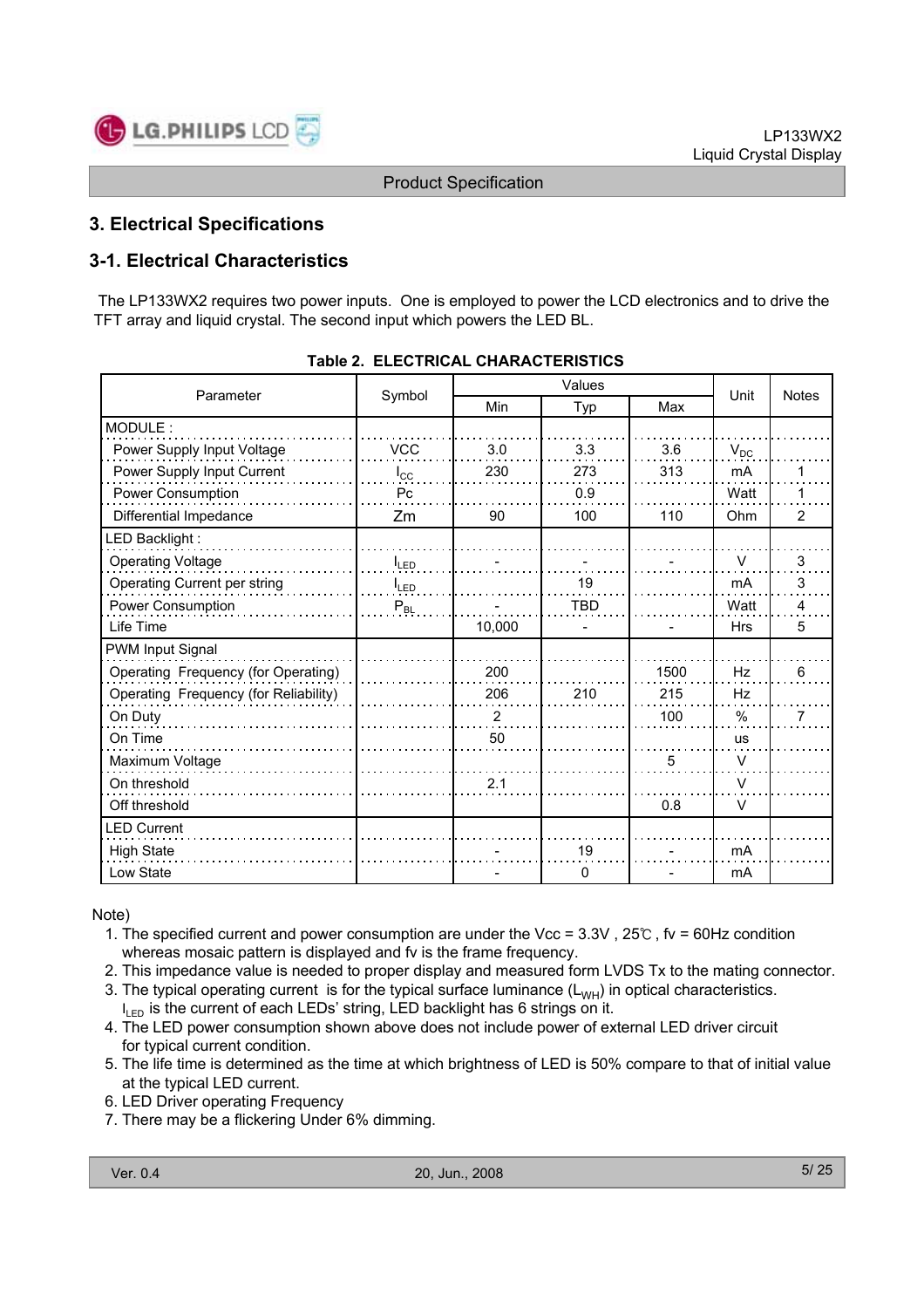

# **3-2. Interface Connections**

This LCD employs two interface connections, a 40 pin connector is used for the module electronics interface and the other connector is used for the integral backlight system. The electronics interface connector is a model I-PEX 20347-340E manufactured by I-PEX.

| Яn                           | Symbol               | Description                                     | Not es                                           |
|------------------------------|----------------------|-------------------------------------------------|--------------------------------------------------|
| 1                            | BIST/CT1             | <b>BIST/Connector Test</b>                      | (LVDS Receiver)                                  |
| $\frac{2}{1}$                | <b>VDD</b>           | Power Supply (3.3V typ.)                        | Silicon Works                                    |
| $\ddot{\cdot}$               | VDD                  | Power Supply (3.3V typ.)                        |                                                  |
| $\overline{4}$               | $V_{EDID}$           | DDC 3.3V power                                  | $($ Connector $)$                                |
| 5                            | CLK <sub>EDID</sub>  | DDC clock / SMBus clock                         | I-PEX 20347-340E-12                              |
| 6                            | DATA <sub>EDID</sub> | DDC data / SMBus data                           | (Mating Connector)<br>I-PEX 20345-#40E-## series |
| 7                            | Rin <sub>0</sub>     | - LVDS differential data input (R0-R5,G0)       | or equivalent                                    |
| 8                            | $RinO+$              | +LVDS differential data input (R0-R5,G0)        |                                                  |
| 9                            | <b>VSS</b>           | Grand                                           |                                                  |
| 10                           | Rin1-                | - LVDS differential data input (G1-G5,B0-B1)    | (Connector pin arrangement)                      |
| 11                           | $Rin1+$              | +LVDS differential data input (G1-G5,B0-B1)     |                                                  |
| 12                           | VSS                  | Ground                                          | <b>LCD rear view</b>                             |
| 13                           | Rin <sub>2</sub>     | - LVDS differential data input (B2-B5,HS,VS,DE) |                                                  |
| 14                           | $Rin2+$              | +LVDS differential data input (B2-B5,HS,VS,DE)  |                                                  |
| 15                           | <b>VSS</b>           | Ground                                          |                                                  |
| 16                           | CIKIN-               | - LVDS differential clock input                 |                                                  |
| 17                           | $C$ $K$ $N+$         | +LVDS differential clock input                  |                                                  |
| 18                           | <b>VSS</b>           | Ground                                          |                                                  |
| 19                           | <b>NC</b>            | No Connection                                   |                                                  |
| $\frac{20}{1}$               | <b>NC</b>            | No Connection                                   |                                                  |
| 21                           | <b>NC</b>            | No Connection                                   |                                                  |
| $\frac{22}{11}$              | NC                   | No Connection                                   |                                                  |
|                              | NC                   | No Connection                                   |                                                  |
| $\stackrel{23}{\cdot}$<br>24 | <b>NC</b>            | No Connection                                   | 40                                               |
| 25                           | NС                   | No Connection                                   | $CNT$ $\uparrow$                                 |
| 26                           | <b>NC</b>            | No Connection                                   |                                                  |
| 27                           | NC.                  | No Connection                                   |                                                  |
| 28                           | <b>NC</b>            | No Connection                                   |                                                  |
|                              | <b>NC</b>            | No Connection                                   |                                                  |
| $\frac{29}{11}$<br>30        | VBL-                 | LED power return                                |                                                  |
| 31                           | VBL-                 | LED power return                                |                                                  |
| 32                           | VBL-                 | LED power return                                |                                                  |
|                              | <b>NC</b>            | No Connection                                   |                                                  |
| $\frac{33}{2}$<br>34         |                      |                                                 |                                                  |
|                              | <b>BLIM</b>          | PWM for luminance control                       |                                                  |
| $\frac{35}{1}$               | BL_EN                | BL On/Off                                       |                                                  |
| $\frac{36}{1}$               | <b>NC</b>            | No Connection                                   |                                                  |
| 37                           | VBL+                 | 6V-20V LED power                                |                                                  |
| $\frac{38}{1}$               | VBL+                 | 6V-20V LED power                                |                                                  |
| 39                           | VBL+                 | 6V-20V LED power                                |                                                  |
| 40                           | BIST/CT2             | <b>BIST/Connector Test</b>                      |                                                  |
| Ver. 0.4                     |                      | 20, Jun., 2008                                  | 6/25                                             |

### **Table 3. MODULE CONNECTOR PIN CONFIGURATION (CN1)**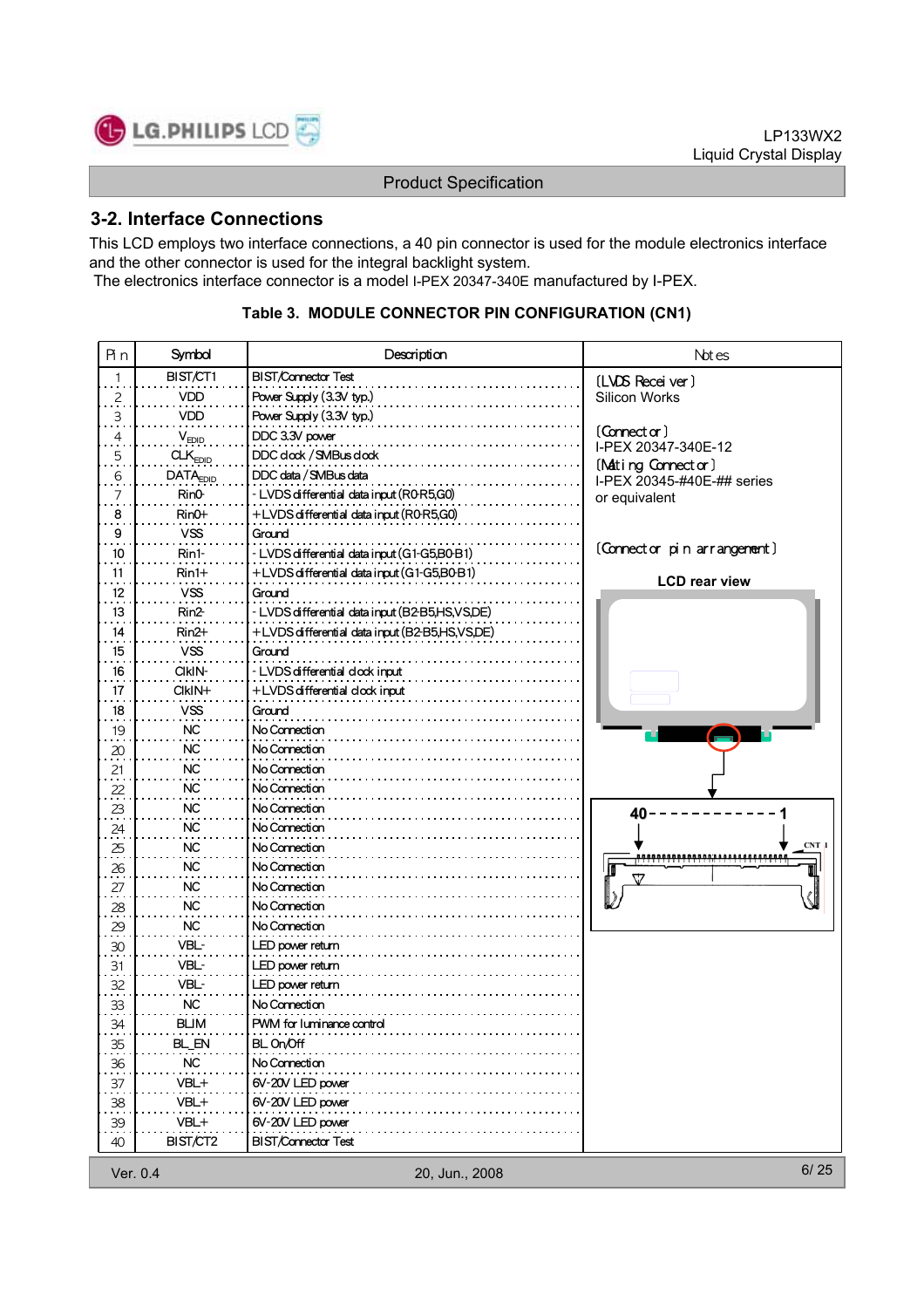

# **Table 4. BACKLIGHT CONNECTOR PIN CONFIGURATION (CN2)**

The LED backlight connector is a model TF12-9S-0.5H, manufactured by Hirose.

| Pin | Symbol           | Description                 | <b>Notes</b> |
|-----|------------------|-----------------------------|--------------|
|     | Vdc1             | LED Cathode (Negative)      |              |
| 2   | Vdc2             | LED Cathode (Negative)      |              |
| 3   | Vdc3             | LED Cathode (Negative)      |              |
|     | Vdc4             | LED Cathode (Negative)      |              |
| 5   | Vdc5             | LED Cathode (Negative)      |              |
| 6   | Vdc6             | LED Cathode (Negative)      |              |
|     | <b>NC</b>        | No Connection               |              |
| 8   | Vdc(1,2,3,4,5,6) | <b>LED Anode (Positive)</b> |              |
| 9   | Vdc(1,2,3,4,5,6) | <b>LED Anode (Positive)</b> |              |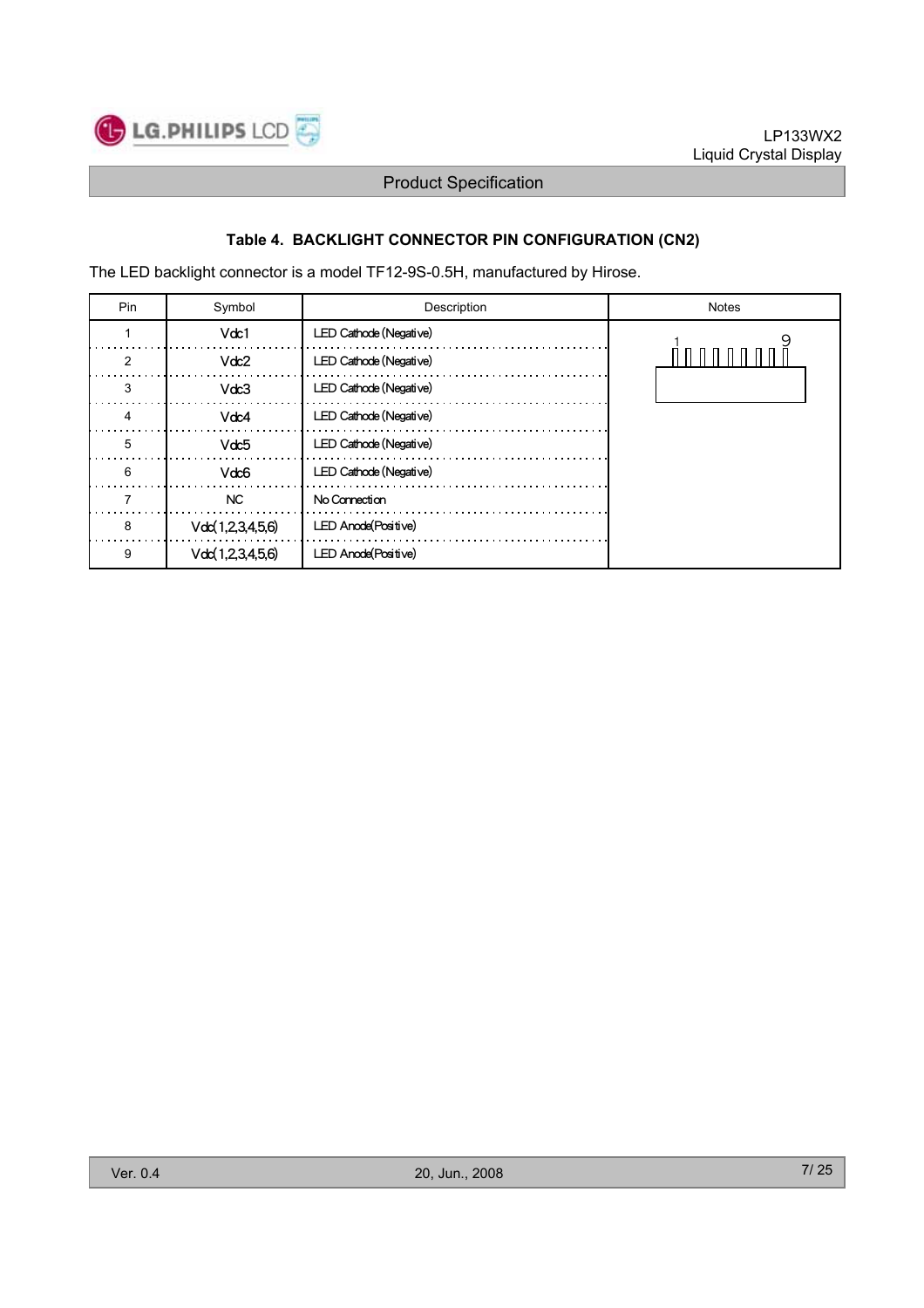

# **3-3. Signal Timing Specifications**

This is the signal timing required at the input of the User connector. All of the interface signal timing should be satisfied with the following specifications and specifications of LVDS Tx/Rx for its proper operation.

| I TEM           | Synbol                      |                   | Nin.           | Typ.           | Max. | Unit       | Note |
|-----------------|-----------------------------|-------------------|----------------|----------------|------|------------|------|
| <b>DOLK</b>     | Fr equency                  | $f_{\mathbb{Q}K}$ | 66.4           | 69.4           | 72.4 | <b>NHz</b> |      |
| <b>H</b> sync   | Active                      | t v <sub>HA</sub> | 1280           | 1280           | 1280 |            |      |
|                 | Peri od                     | $t_{\text{HP}}$   | 1408           | 1416           | 1460 | tCLK       |      |
|                 | Wdth-Active                 | $t_{V\!H}$        | 32             | 32             | 64   |            |      |
| Vsync           | Active                      | t w <sub>a</sub>  | 800            | 800            | 800  |            |      |
|                 | Peri od                     | $t_{\mathsf{V}P}$ | 811            | 816            | 847  | tHP        |      |
|                 | Wdth-Active                 | $t_{W}$           | 4              | 6              | 9    |            |      |
| Data<br>Enabl e | Hori zont al back<br>por ch | t <sub>HBP</sub>  | 48             | 56             | 80   |            |      |
|                 | Horizontal front<br>por ch  | $t_{HF}$          | 48             | 48             | 80   | tCLK       |      |
|                 | Vertical back<br>por ch     | $t_{\rm VP}$      | 5              | 6              | 35   |            |      |
|                 | Vertical front<br>por ch    | $t_{\text{VP}}$   | $\overline{c}$ | $\overline{c}$ | 5    | tHP        |      |

### **Table 5. TIMING TABLE**

# **3-4. Signal Timing Waveforms**

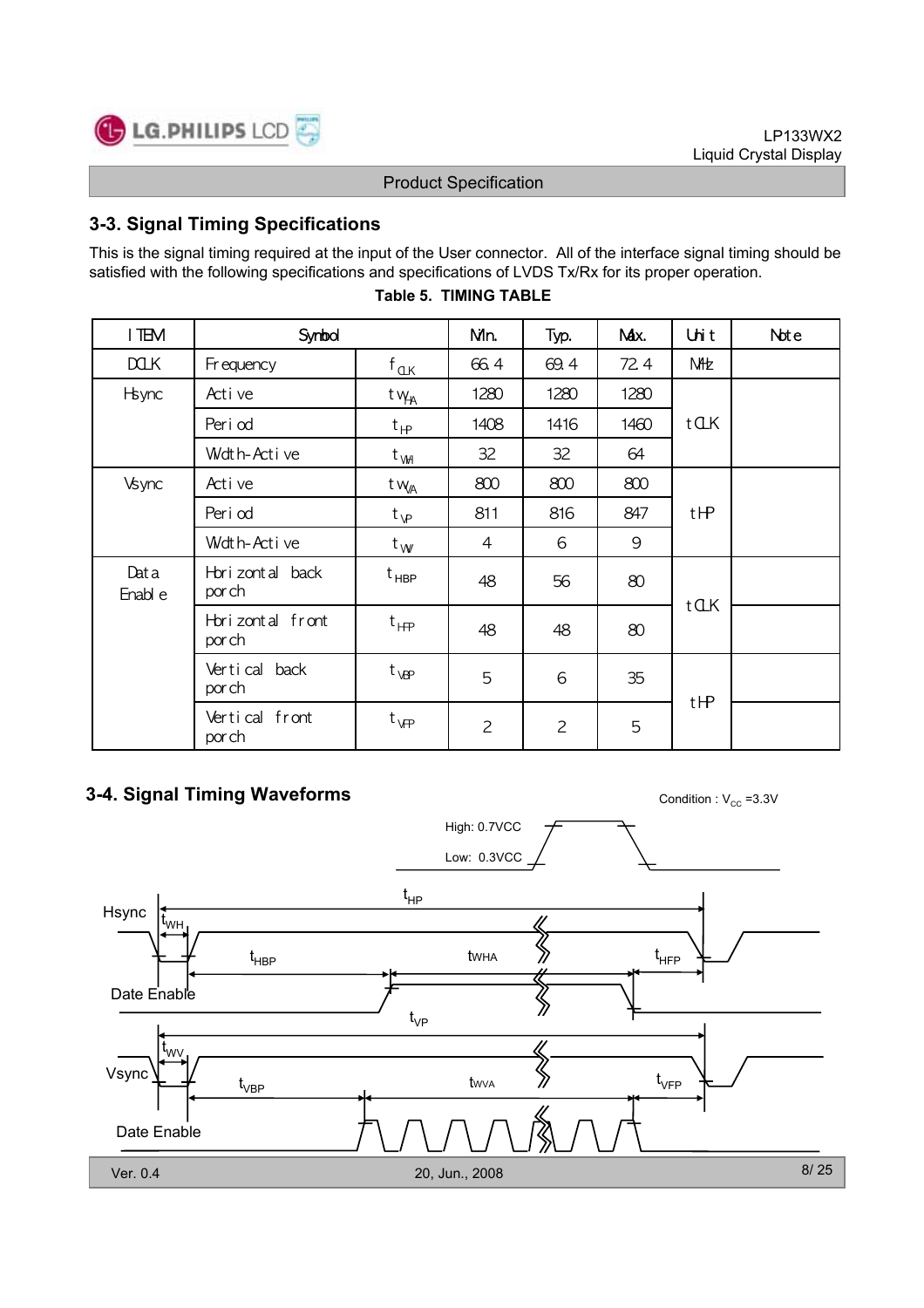

# **3-5. Color Input Data Reference**

The brightness of each primary color (red,green and blue) is based on the 6-bit gray scale data input for the color ; the higher the binary input, the brighter the color. The table below provides a reference for color versus data input.

|              |                   |              |                |                |                |                |                |                 | Input Color Data |              |                |           |                |                |              |           |           |              |            |
|--------------|-------------------|--------------|----------------|----------------|----------------|----------------|----------------|-----------------|------------------|--------------|----------------|-----------|----------------|----------------|--------------|-----------|-----------|--------------|------------|
|              | Color             |              |                | <b>RED</b>     |                |                |                |                 |                  | <b>GREEN</b> |                |           |                | <b>BLUE</b>    |              |           |           |              |            |
|              |                   | <b>MSB</b>   |                |                |                |                |                | LSB   MSB       |                  |              |                |           | <b>LSB</b>     | <b>MSB</b>     |              |           |           |              | <b>LSB</b> |
|              |                   | <b>R5</b>    | R <sub>4</sub> | R <sub>3</sub> | R <sub>2</sub> | R <sub>1</sub> | R <sub>0</sub> | G 5             | G 4              | G 3          | G <sub>2</sub> | G 1       | G <sub>0</sub> | <b>B</b> 5     | <b>B4</b>    | <b>B3</b> | <b>B2</b> | <b>B</b> 1   | <b>B0</b>  |
|              | <b>Black</b>      | 0            | $\mathbf 0$    | 0              | 0              | $\mathbf 0$    | 0              | $\mathbf 0$     | 0                | $\mathbf 0$  | $\mathsf 0$    | $\pmb{0}$ | $\mathbf 0$    | $\mathbf 0$    | $\pmb{0}$    | 0         | 0         | $\pmb{0}$    | 0          |
|              | Red               | 1            | 1              | $\mathbf{1}$   | 1              | 1              | 1              | $\mathbf 0$     | 0                | 0            | 0              | 0         | 0              | $\mathbf 0$    | 0            | 0         | 0         | 0            | 0          |
|              | Green             | 0            | 0              | 0              | 0              | $\mathbf 0$    | 0              | -1              | 1                | 1            | 1              | 1         | 1              | $\Omega$       | 0            | 0         | 0         | $\mathbf 0$  | 0          |
| <b>Basic</b> | <b>Blue</b>       | 0            | 0              | 0              | 0              | 0              |                | 0 0             | 0                | 0            | 0              | 0         | 0              | $\mathbf{1}$   | $\mathbf{1}$ | 1         | 1         | $\mathbf{1}$ | 1          |
| Color        | Cyan              | 0            | $\mathbf 0$    | 0              | 0              | 0              | 0              | $\mathbf{1}$    | 1                | 1            | 1              | 1         | 1              | 1              | 1            | 1         | 1         | 1            |            |
|              | Magenta           | 1            | 1              | 1              | 1              | $\mathbf{1}$   | 1 <sup>1</sup> | 0               | 0                | 0            | 0              | 0         | 0              | 1              | 1            | 1         | 1         | 1            |            |
|              | Yellow            | 1            | 1              | $\mathbf{1}$   | 1              | 1              | 1 I            | $\overline{1}$  | $\mathbf{1}$     | 1            | $\mathbf{1}$   | 1         | 1              | $\mathbf 0$    | 0            | 0         | 0         | $\mathbf 0$  | 0          |
|              | White             | $\mathbf{1}$ | $\mathbf{1}$   | 1              | 1              | $\mathbf{1}$   |                | 111             | 1                | 1            | 1              | 1         | 1              | $\mathbf{1}$   | 1            | 1         | 1         | $\mathbf{1}$ | 1          |
|              | RED (00)          | $\mathbf 0$  | 0              | 0              | 0              | $\pmb{0}$      |                | 0 <sup>10</sup> | 0                | 0            | 0              | 0         | 0              | I٥             | 0            | $\Omega$  | 0         | $\pmb{0}$    | $\Omega$   |
|              | <b>RED (01)</b>   | 0            | $\mathbf 0$    | 0              | 0              | 0              | 1 <sup>1</sup> | $\mathbf 0$     | 0                | $\mathbf 0$  | 0              | 0         | 0              | $\mathbf{0}$   | 0            | 0         | 0         | $\mathbf 0$  | 0          |
| <b>RED</b>   |                   |              |                |                |                |                |                |                 |                  |              |                |           |                |                |              |           |           |              |            |
|              | <b>RED (62)</b>   | 1            | 1              | 1              |                | 1              | 0              | 0               | 0                | 0            | 0              | 0         | 0              | 0              | 0            | 0         | 0         | $\mathbf 0$  | 0          |
|              | <b>RED (63)</b>   | 1            | $\mathbf 1$    | 1              | 1              | $\mathbf{1}$   |                | 110             | 0                | 0            | 0              | 0         | 0              | l 0            | 0            | 0         | 0         | $\mathbf 0$  | 0          |
|              | <b>GREEN (00)</b> | 0            | 0              | $\mathsf 0$    | 0              | $\pmb{0}$      |                | 0 0             | 0                | $\pmb{0}$    | 0              | 0         | 0              | I٥             | 0            | 0         | 0         | $\pmb{0}$    | 0          |
|              | <b>GREEN (01)</b> | 0            | 0              | 0              | 0              | $\pmb{0}$      | $\overline{0}$ | $\mathbf 0$     | 0                | 0            | 0              | 0         | 1              | 0              | 0            | 0         | 0         | $\mathbf 0$  | 0          |
| <b>GREEN</b> |                   |              |                |                |                |                |                |                 |                  |              |                |           |                |                |              |           |           |              |            |
|              | <b>GREEN (62)</b> | 0            | 0              | 0              | 0              | 0              | 0              | 1               | 1                |              | 1              | 1         | 0              | 0              | 0            | 0         | 0         | $\mathbf 0$  | 0          |
|              | <b>GREEN (63)</b> | 0            | 0              | $\mathbf 0$    | 0              | $\mathbf 0$    | $\overline{0}$ | $\mathbf{1}$    | $\mathbf{1}$     | 1            | 1              | 1         | 1              | $\Omega$       | $\mathbf 0$  | $\Omega$  | 0         | $\mathbf 0$  | 0          |
|              | <b>BLUE (00)</b>  | 0            | $\pmb{0}$      | $\mathsf 0$    | 0              | $\pmb{0}$      |                | 0 0             | 0                | 0            | $\mathsf 0$    | 0         | 0              | $\overline{0}$ | 0            | 0         | 0         | $\pmb{0}$    | 0          |
|              | <b>BLUE (01)</b>  | 0            | $\mathbf 0$    | 0              | 0              | $\mathbf 0$    | 0              | $\mathbf 0$     | 0                | 0            | 0              | 0         | 0              | 0              | 0            | 0         | 0         | $\mathbf 0$  | 1          |
| <b>BLUE</b>  |                   |              |                |                |                |                |                |                 |                  |              |                |           |                |                |              |           |           |              |            |
|              | <b>BLUE (62)</b>  | 0            | 0              | 0              | 0              | $\mathbf 0$    |                | 010             | 0                | 0            | 0              | 0         | 0              | -1             | 1            |           | 1         | 1            | 0          |
|              | <b>BLUE (63)</b>  | $\Omega$     | 0              | $\mathbf 0$    | 0              | 0              |                | 010             | 0                | 0            | 0              | 0         | 0              | ∣ 1            | 1            | 1         | 1         | 1            | 1          |

| Table 6. COLOR DATA REFERENCE |
|-------------------------------|
|                               |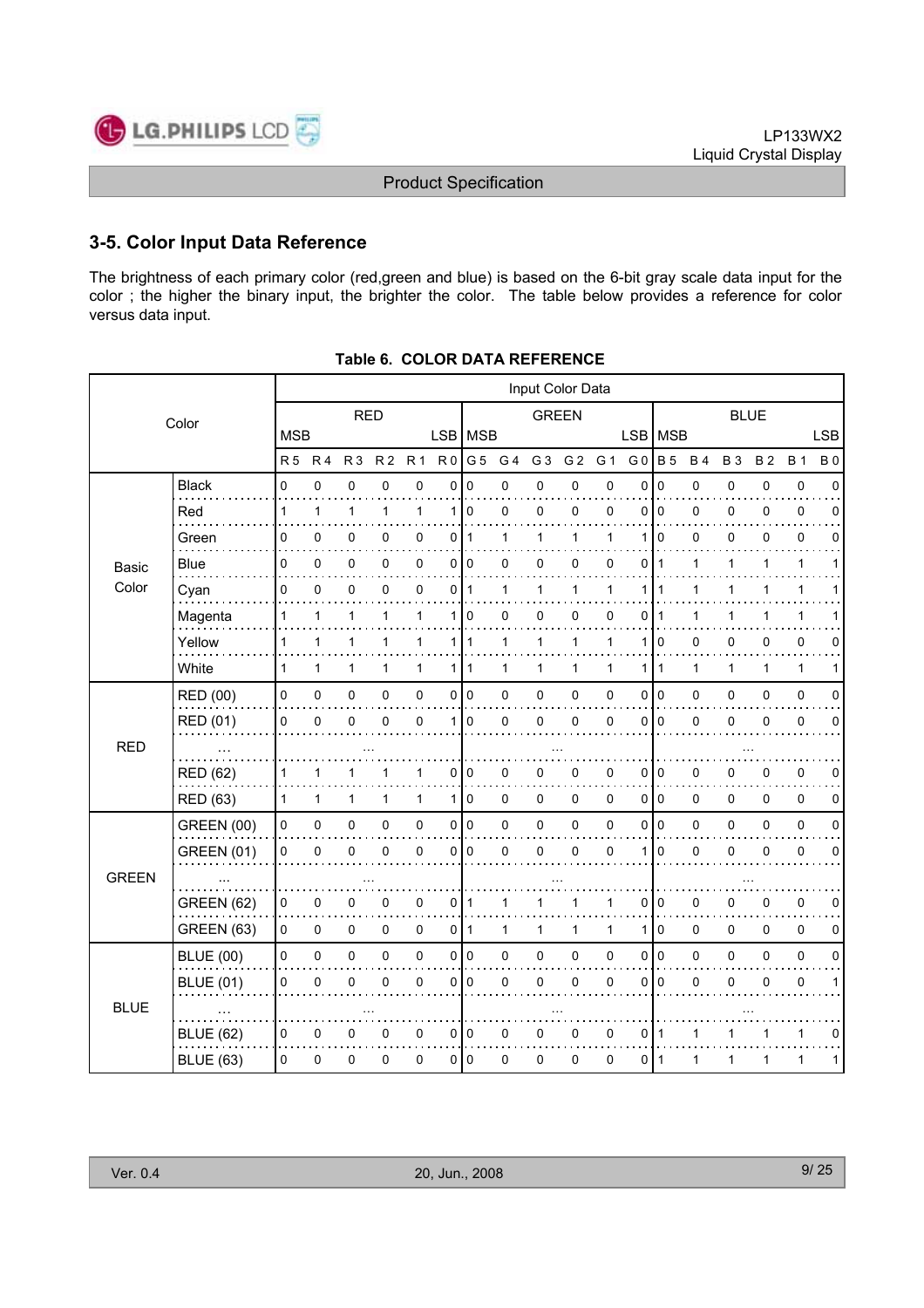

# **3-6. Power Sequence**



### **Table 7. POWER SEQUENCE TABLE**

| Parameter      |      | Value | Units |      |
|----------------|------|-------|-------|------|
|                | Min. | Typ.  | Max.  |      |
| $T_1$          |      |       | 10    | (ms) |
| T <sub>2</sub> | 0    |       | 50    | (ms) |
| $T_3$          | 200  |       |       | (ms) |
| $\mathsf{T}_4$ | 200  |       |       | (ms) |
| $T_5$          | 0    |       | 50    | (ms) |
| $T_6$          | 0    |       | 10    | (ms) |
| T <sub>7</sub> | 400  |       |       | (ms) |

### Note)

- 1. Please avoid floating state of interface signal at invalid period.
- 2. When the interface signal is invalid, be sure to pull down the power supply for LCD VCC to 0V.
- 3. Lamp power must be turn on after power supply for LCD and interface signal are valid.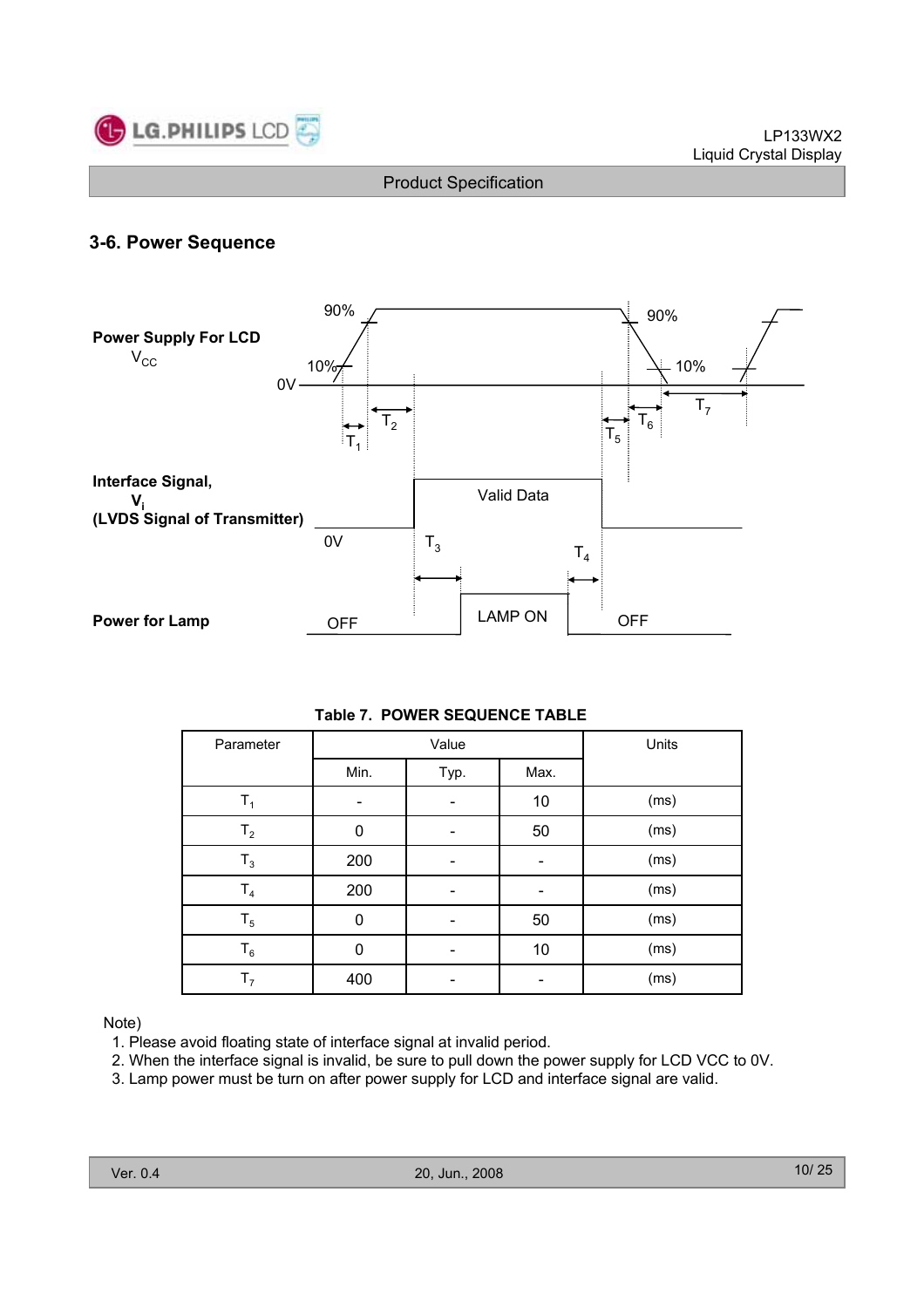

# **4. Optical Specification**

Optical characteristics are determined after the unit has been 'ON' and stable for approximately 20 minutes in a dark environment at 25°C. The values specified are at an approximate distance 50cm from the LCD surface at a viewing angle of  $\Phi$  and  $\Theta$  equal to 0°.

FIG. 1 presents additional information concerning the measurement equipment and method.



### **FIG. 1 Optical Characteristic Measurement Equipment and Method**

**Table 8. OPTICAL CHARACTERISTICS**  $\text{Ta=25}^{\circ}\text{C}$ , VCC=3.3V, f $\text{v=60Hz}$ ,  $\text{f}_{\text{CLK}}$ = 71.0MHz, ILED =19mA

|                              | Symbol          |            | Values     |            | <b>Units</b>      |              |
|------------------------------|-----------------|------------|------------|------------|-------------------|--------------|
| Parameter                    |                 | Min        | Typ        | <b>MAx</b> |                   | <b>Notes</b> |
| <b>Contrast Ratio</b>        | CR              | 350        | 500        |            |                   |              |
| Surface Luminance, white     | $L_{WH}$        | 170        | 200        |            | cd/m <sup>2</sup> | 2            |
| Luminance Variation          | $\delta$ white  |            | 1.4        | 1.6        | $\%$              | 3            |
| Response Time                | $Tr_R$ + $Tr_D$ |            | 16         | 25         | ms                | 4            |
| <b>Color Coordinates</b>     |                 |            |            |            |                   |              |
| <b>RED</b>                   | <b>RX</b>       | <b>TBD</b> | <b>TBD</b> | <b>TBD</b> |                   |              |
|                              | <b>RY</b>       | <b>TBD</b> | <b>TBD</b> | TBD        |                   |              |
| <b>GREEN</b>                 | GX              | <b>TBD</b> | <b>TBD</b> | <b>TBD</b> |                   |              |
|                              | GY              | <b>TBD</b> | <b>TBD</b> | <b>TBD</b> |                   |              |
| <b>BLUE</b>                  | <b>BX</b>       | <b>TBD</b> | <b>TBD</b> | <b>TBD</b> |                   |              |
|                              | BY              | <b>TBD</b> | <b>TBD</b> | <b>TBD</b> |                   |              |
| <b>WHITE</b>                 | WX.             | 0.283      | 0.313      | 0.343      |                   |              |
|                              | WY.             | 0.299      | 0.329      | 0.359      |                   |              |
| <b>Viewing Angle</b>         |                 |            |            |            |                   | 5            |
| x axis, right( $\Phi$ =0°)   | $\Theta$ r      | 30         |            |            | degree            |              |
| x axis, left ( $\Phi$ =180°) | $\Theta$        | 30         |            |            | degree            |              |
| y axis, up ( $\Phi$ =90°)    | $\Theta$ u      | 10         |            |            | degree            |              |
| y axis, down ( $\Phi$ =270°) | $\Theta$ d      | 20         |            |            | degree            |              |
| Gray Scale                   |                 |            |            |            |                   | 6            |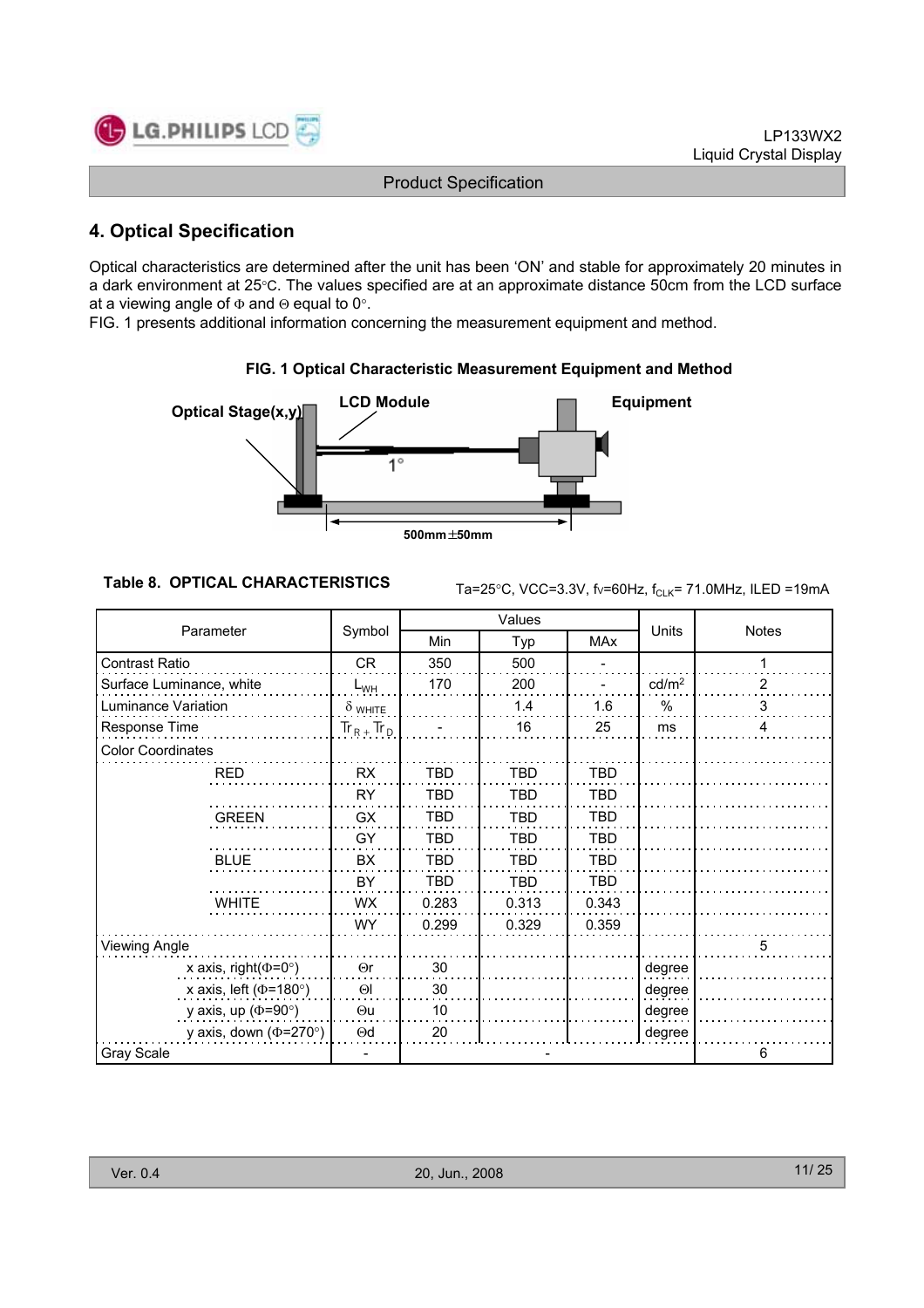

### LP133WX2 Liquid Crystal Display

### Product Specification

Note)

1. Contrast Ratio(CR) is defined mathematically as

Contrast Ratio =

Surface Luminance with all black pixels

Surface Luminance with all white pixels

2. Surface luminance is the average of 5 point across the LCD surface 50cm from the surface with all pixels displaying white. For more information see FIG 1.

 $L_{WH}$  = Average( $L_1, L_2, ... L_5$ )

3. The variation in surface luminance, The panel total variation ( $\delta_{WHITE}$ ) is determined by measuring L<sub>N</sub> at each test position 1 through 13 and then defined as followed numerical formula. For more information see FIG 2.

Maximum $(L_1, L_2, ... L_{13})$  $\delta$  <sub>WHITE</sub> =  $\frac{ }{ }$ Minimum( $L_1, L_2, ... L_{13}$ )

- 4. Response time is the time required for the display to transition from white to black (rise time,  $Tr_R$ ) and from black to white(Decay Time,  $Tr_D$ ). For additional information see FIG 3.
- 5. Viewing angle is the angle at which the contrast ratio is greater than 10. The angles are determined for the horizontal or x axis and the vertical or y axis with respect to the z axis which is normal to the LCD surface. For more information see FIG 4.

| 6. Gray scale specification | * $f_v = 60$ Hz |
|-----------------------------|-----------------|
|-----------------------------|-----------------|

| <b>Gray Level</b> | Luminance [%] (Typ) |
|-------------------|---------------------|
| L0                | TBD                 |
|                   | TBD                 |
| L <sub>15</sub>   | $\overline{ABD}$    |
| $\perp$ 23        | TBD                 |
| L <sub>31</sub>   | IBD                 |
| L39               | $\ldots \ldots$ TBD |
| l 47              | - TBD               |
| L <sub>55</sub>   | IHI)                |
| -63               |                     |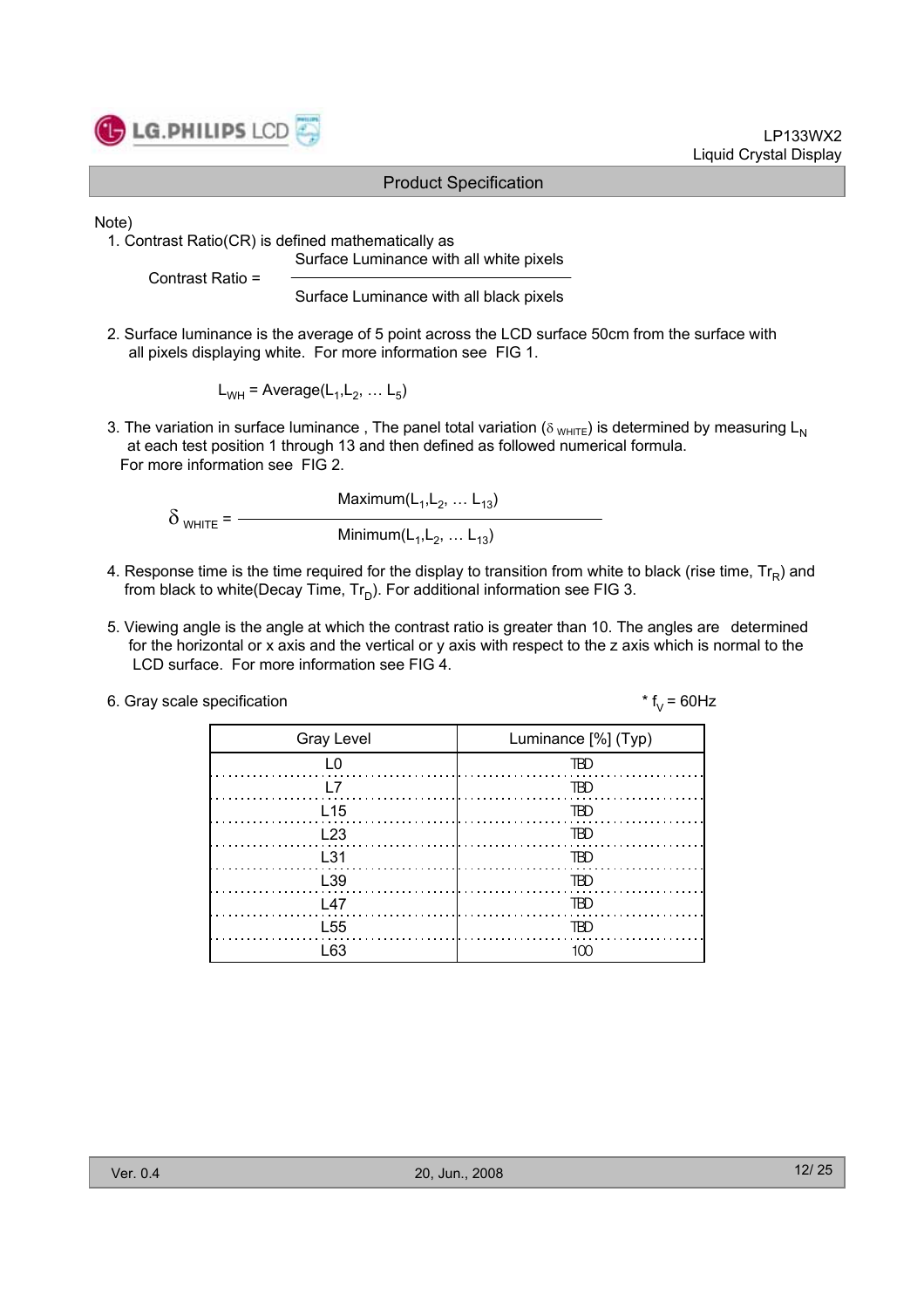

### **FIG. 2 Luminance**

<Measuring point for Average Luminance & measuring point for Luminance variation>



### **FIG. 3 Response Time**

The response time is defined as the following figure and shall be measured by switching the input signal for "black" and "white".



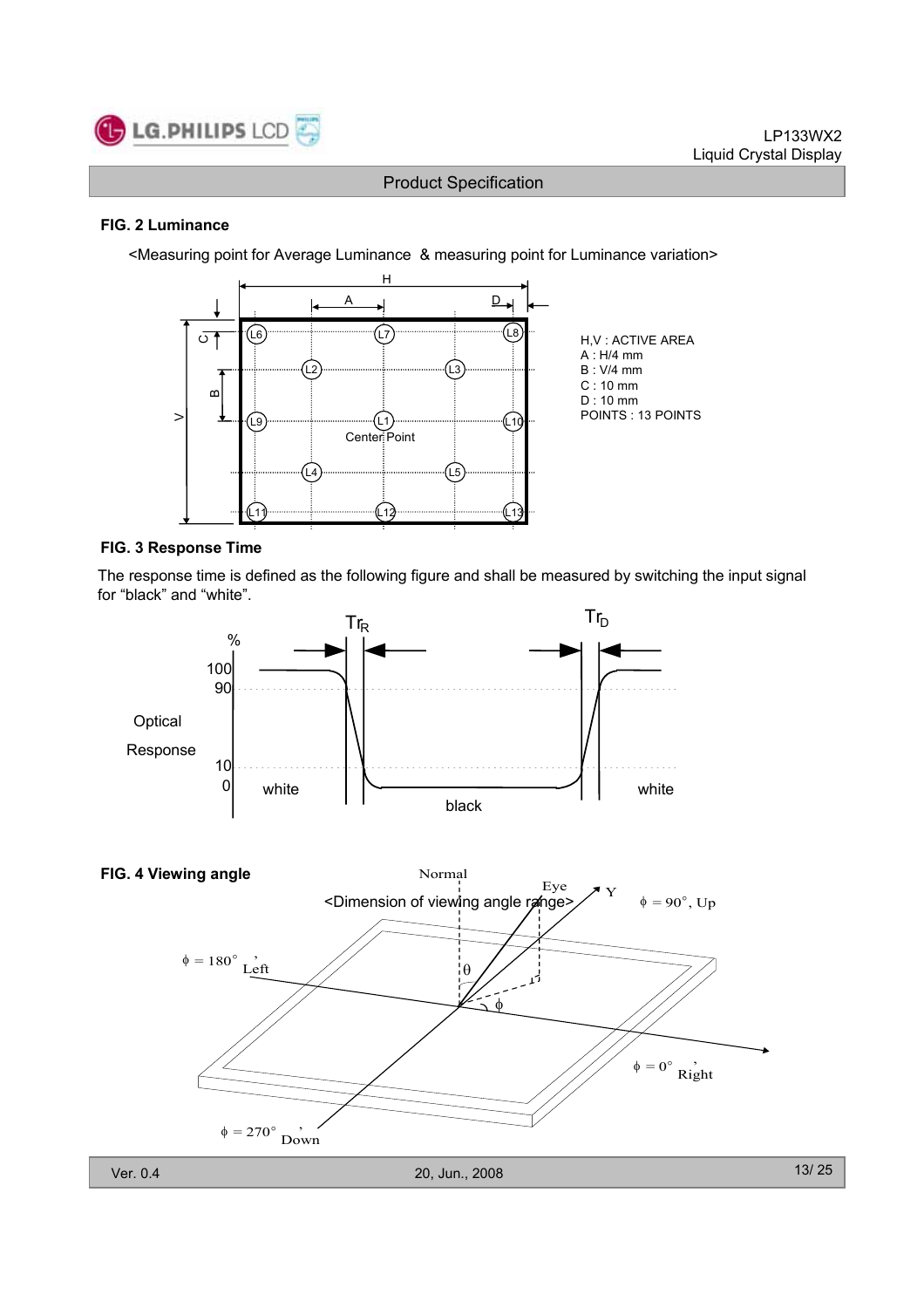

# **5. Mechanical Characteristics**

The contents provide general mechanical characteristics for the model LP133WX2. In addition the figures in the next page are detailed mechanical drawing of the LCD.

|                          | Horizontal              | $296.0 \pm 0.50$ mm                                                |  |  |  |
|--------------------------|-------------------------|--------------------------------------------------------------------|--|--|--|
| <b>Outline Dimension</b> | Vertical                | $203 \pm 0.50$ mm                                                  |  |  |  |
|                          | Depth                   | 3.5mm(Max.)                                                        |  |  |  |
| Bezel Area               | Horizontal              | TBD mm                                                             |  |  |  |
|                          | Vertical                | TBD mm                                                             |  |  |  |
|                          | Horizontal              | 286.08mm                                                           |  |  |  |
| Active Display Area      | Vertical                | 178.80 mm                                                          |  |  |  |
| Weight                   | 275g(Typ.), 290g (Max.) |                                                                    |  |  |  |
| Surface Treatment        |                         | Hard coating(3H), Glare treatment of the front Polarizer (Haze 0%) |  |  |  |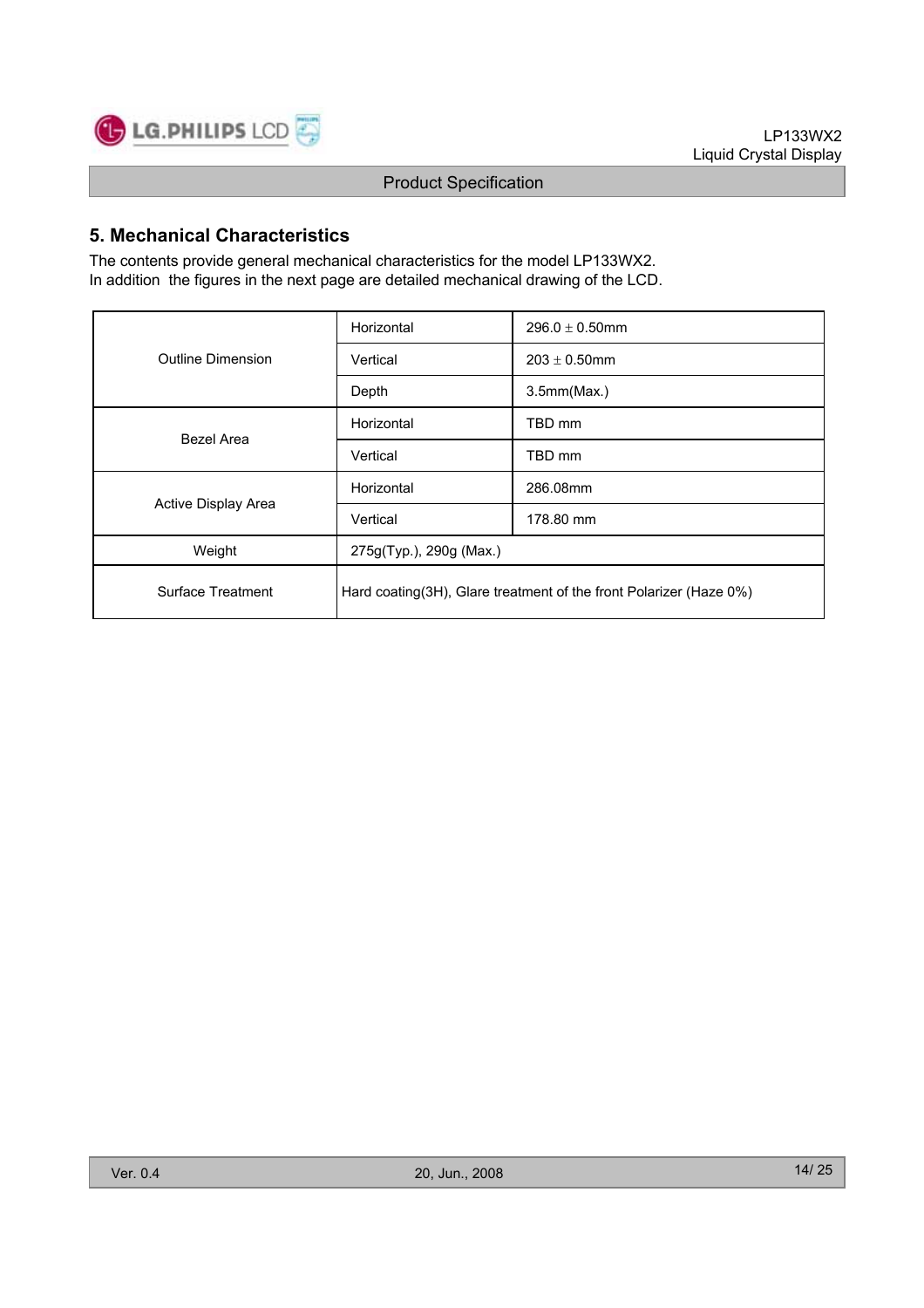

LP133WX2 Liquid Crystal Display

Product Specification

<FRONT VIEW> <parallel to the Note) Unit:[mm], General tolerance:  $\pm$  0.5mm



Ver. 0.4 20, Jun., 2008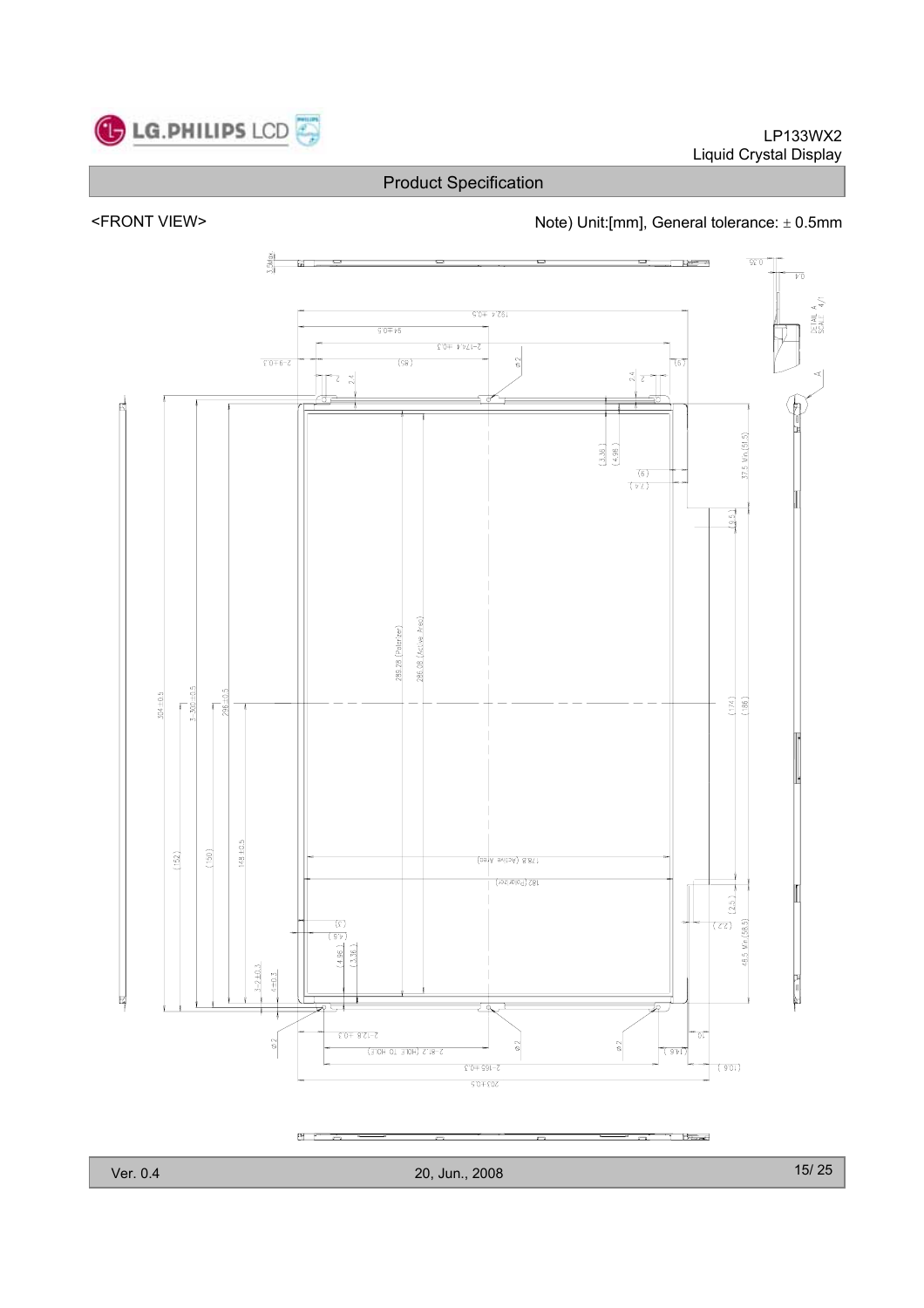

# <REAR VIEW> Note) Unit:[mm], General tolerance:  $\pm$  0.5mm

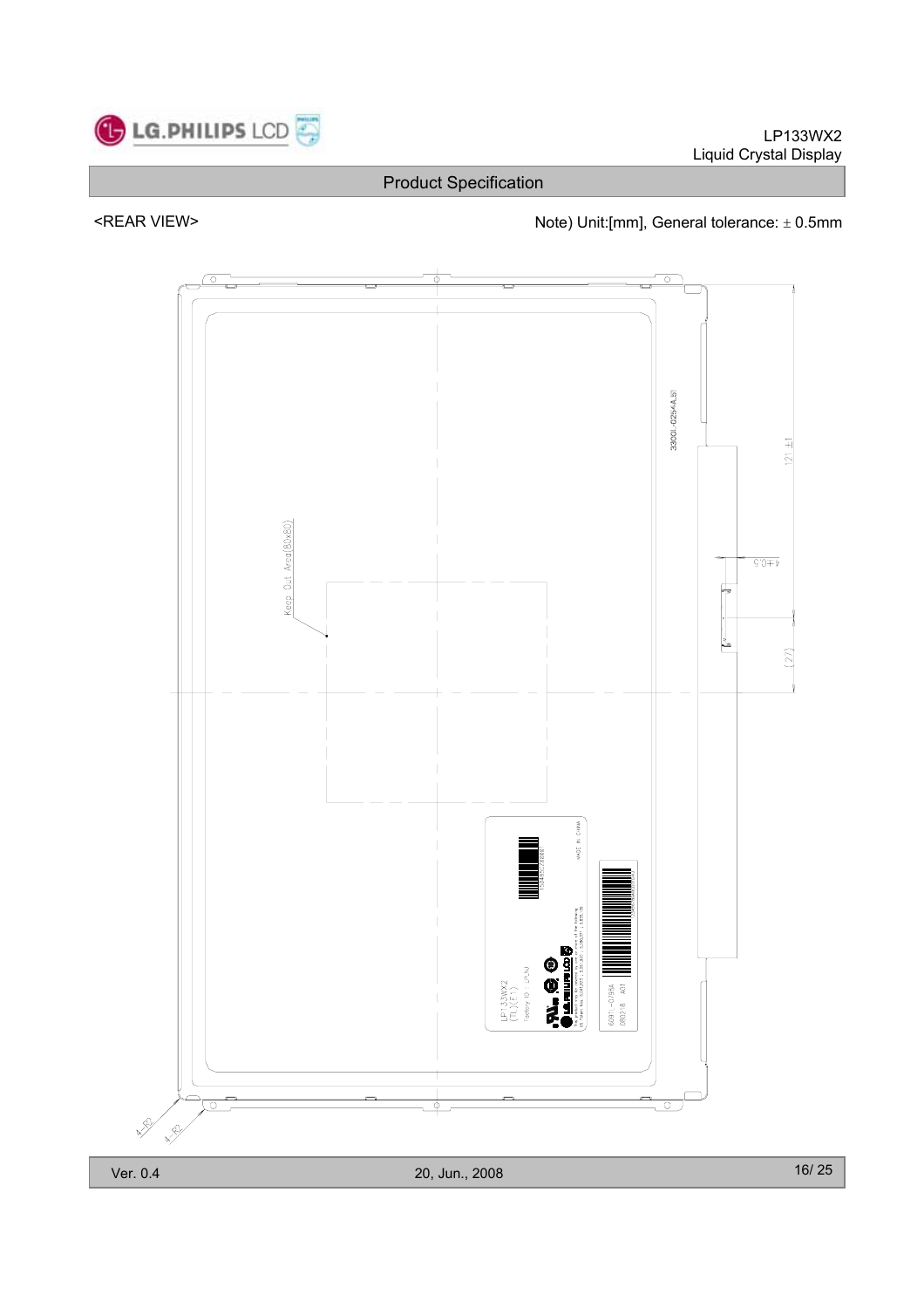

# **6. Reliability**

Environment test condition

| No.            | Test Item                                   | Conditions                                                                                                                                                                                                                                                                                                                                                                                                    |
|----------------|---------------------------------------------|---------------------------------------------------------------------------------------------------------------------------------------------------------------------------------------------------------------------------------------------------------------------------------------------------------------------------------------------------------------------------------------------------------------|
| 1              | High temperature storage test               | Ta= 60°C, 240h                                                                                                                                                                                                                                                                                                                                                                                                |
| $\overline{2}$ | Low temperature storage test                | Ta= -20°C, 240h                                                                                                                                                                                                                                                                                                                                                                                               |
| 3              | High temperature operation test             | Ta= 50°C, 50%RH, 240h                                                                                                                                                                                                                                                                                                                                                                                         |
| 4              | Low temperature operation test              | Ta= 0°C, 240h                                                                                                                                                                                                                                                                                                                                                                                                 |
| 5              | Vibration test (non-operating)              | Sine wave, $5 \sim 150$ Hz, 1.5G, 0.37oct/min<br>3 axis, 30min/axis                                                                                                                                                                                                                                                                                                                                           |
| 6              | Shock test (non-operating)                  | - No functional or cosmetic defects following a shock<br>to all 6 sides delivering at least 180 G in a half sine<br>pulse no longer than 2 ms to the display module<br>- No functional defects following a shock delivering<br>at least 200 g in a half sine pulse no longer than 2<br>ms to each of 6 sides. Each of the 6 sides will be<br>shock tested with one each display, for a total of 6<br>displays |
| $\overline{7}$ | Altitude<br>operating<br>storage / shipment | $0 \sim 10,000$ feet (3,048m) 24Hr<br>$0 \sim 40,000$ feet (12,192m) 24Hr                                                                                                                                                                                                                                                                                                                                     |

{ Result Evaluation Criteria }

There should be no change which might affect the practical display function when the display quality test is conducted under normal operating condition.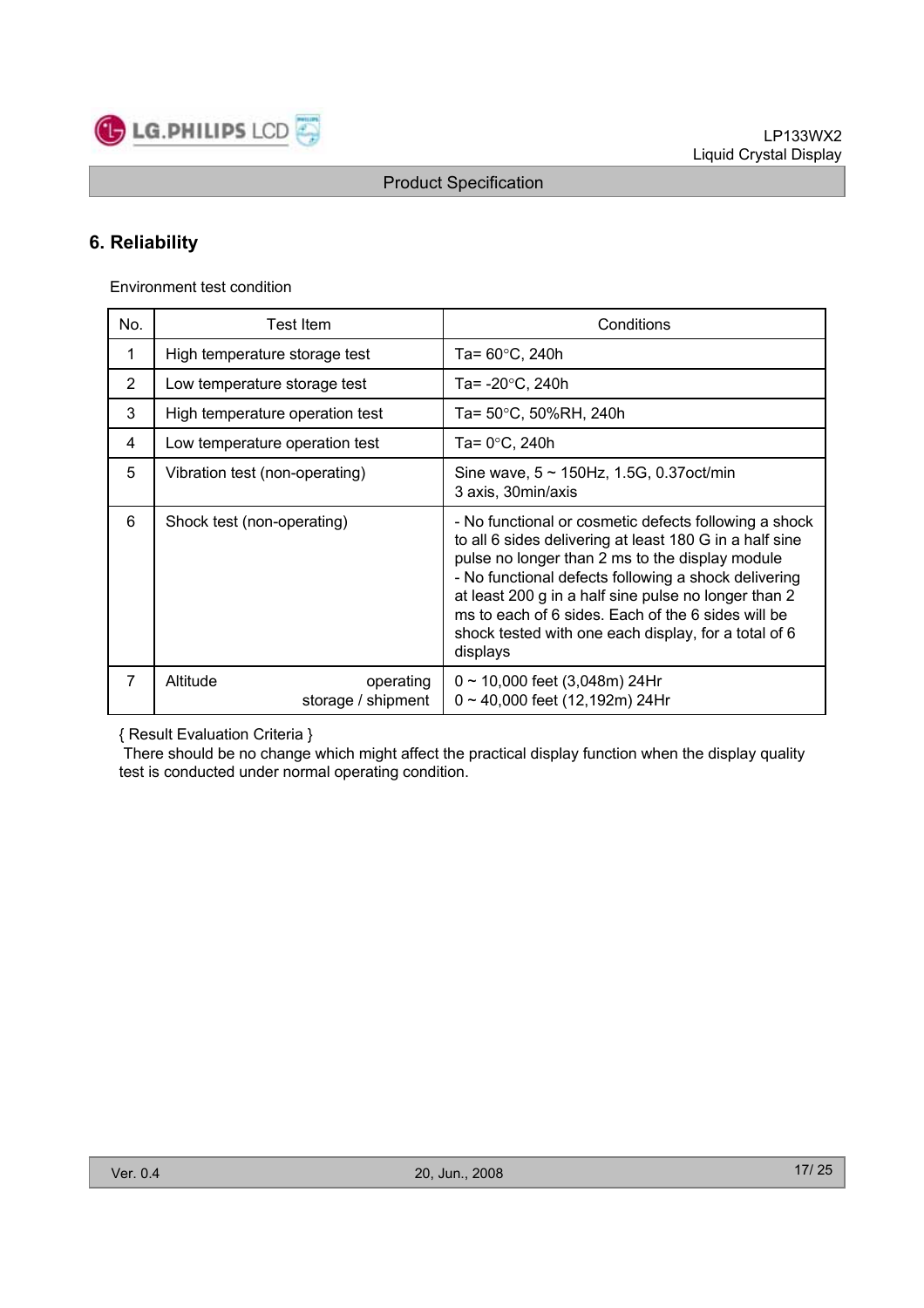

# **7. International Standards**

### **7-1. Safety**

a) UL 60950-1:2003, First Edition, Underwriters Laboratories, Inc., Standard for Safety of Information Technology Equipment.

# **7-2. EMC**

a) ANSI C63.4 "Methods of Measurement of Radio-Noise Emissions from Low-Voltage Electrical and Electrical Equipment in the Range of 9kHZ to 40GHz. "American National Standards Institute(ANSI), 1992

b) CISPR22 "Limits and Methods of Measurement of Radio Interface Characteristics of Information Technology Equipment." International Special Committee on Radio Interference.

c) EN 55022 "Limits and Methods of Measurement of Radio Interface Characteristics of Information Technology Equipment." European Committee for Electrotechnical Standardization.(CENELEC), 1998 ( Including A1: 2000 )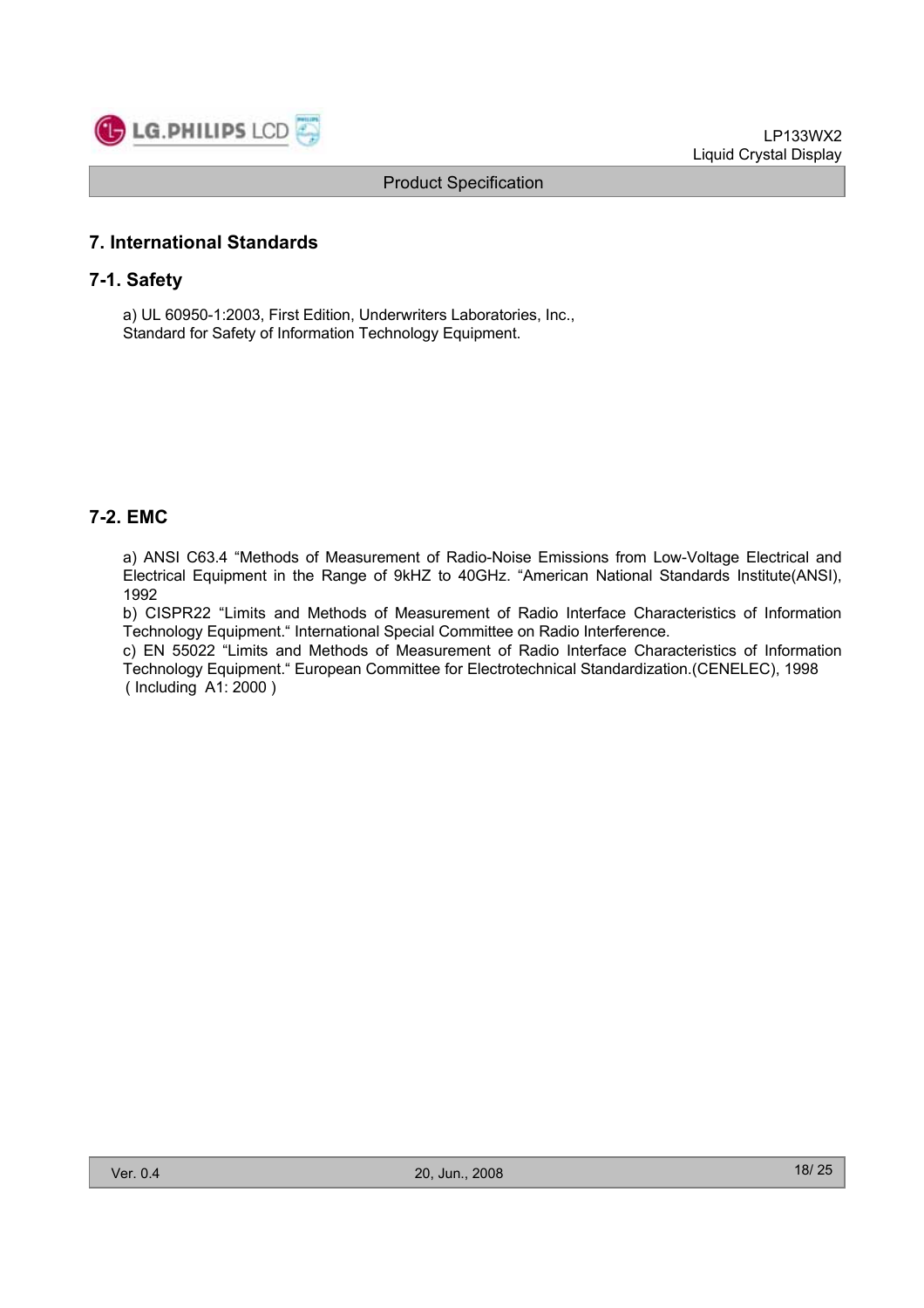

## **8. Packing**

# **8-1. Designation of Lot Mark**

a) Lot Mark



| A,B,C: SIZE(INCH) |
|-------------------|
| <b>F.MONTH</b>    |

D : YEAR E : MONTH F ~ M : SERIAL NO.

Note

1. YEAR

| Year | 2001 | 2002 | 2003 | 2004 | 2005 | 2006 | 2007 | 2008 | 2009 | 2010 |
|------|------|------|------|------|------|------|------|------|------|------|
| Mark |      |      |      |      |      |      |      |      |      |      |

2. MONTH

| Month | Jan | –<br><sup>⊏</sup> eb | Mar | Apr | May | Jun | Jul | Aug | Sep | Oct | Nov | Dec |
|-------|-----|----------------------|-----|-----|-----|-----|-----|-----|-----|-----|-----|-----|
| Mark  |     | -                    |     |     |     |     |     |     |     |     | ∽   |     |

b) Location of Lot Mark

Serial No. is printed on the label. The label is attached to the backside of the LCD module. This is subject to change without prior notice.

### **8-2. Packing Form**

- a) Package quantity in one box : 20 pcs
- b) Box Size : 482mm  $\times$  278mm  $\times$  383mm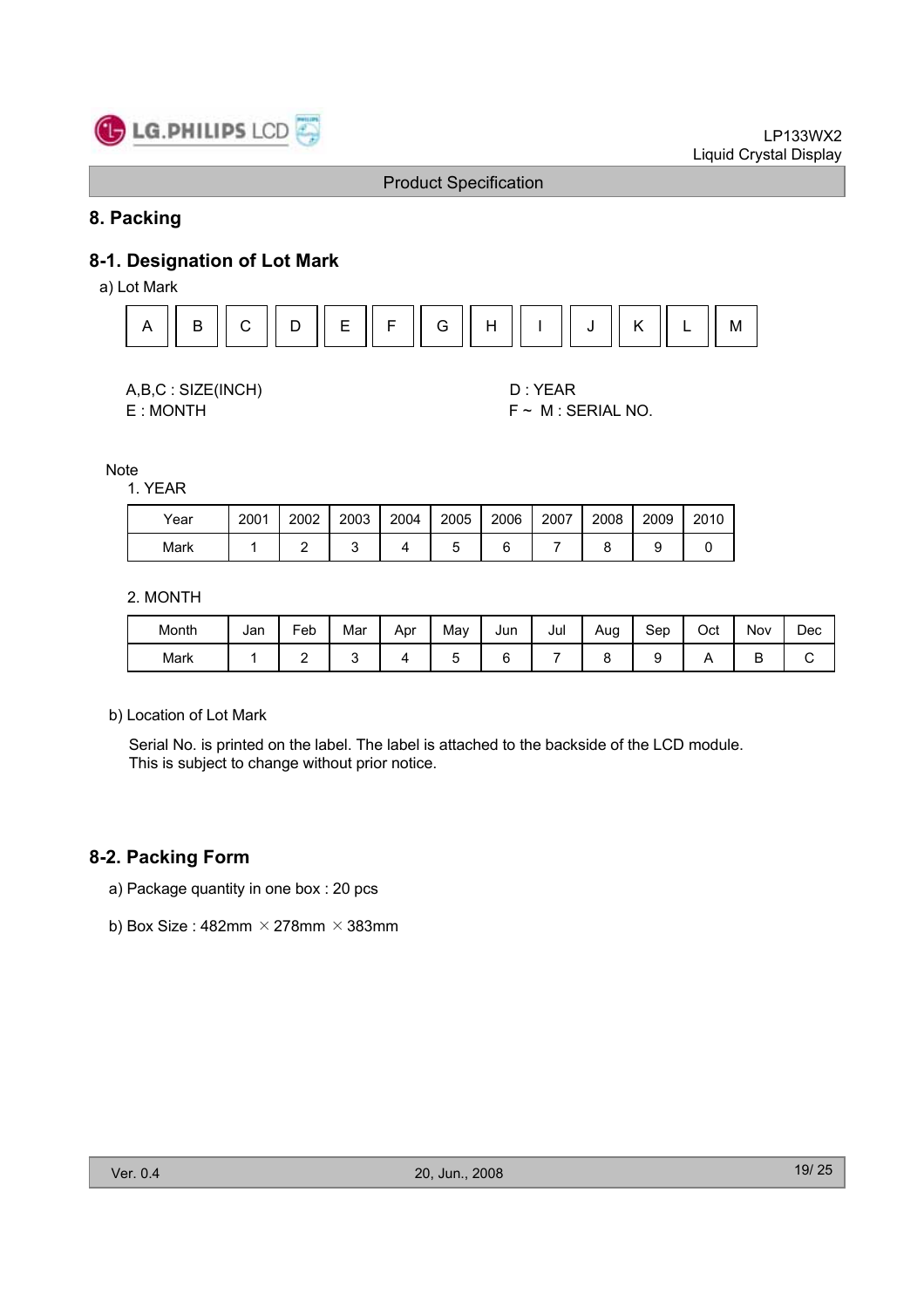

# **9. PRECAUTIONS**

Please pay attention to the followings when you use this TFT LCD module.

# **9-1. MOUNTING PRECAUTIONS**

- (1) You must mount a module using holes arranged in four corners or four sides.
- (2) You should consider the mounting structure so that uneven force (ex. Twisted stress) is not applied to the module. And the case on which a module is mounted should have sufficient strength so that external force is not transmitted directly to the module.
- (3) Please attach the surface transparent protective plate to the surface in order to protect the polarizer. Transparent protective plate should have sufficient strength in order to the resist external force.
- (4) You should adopt radiation structure to satisfy the temperature specification.
- (5) Acetic acid type and chlorine type materials for the cover case are not desirable because the former generates corrosive gas of attacking the polarizer at high temperature and the latter causes circuit break by electro-chemical reaction.
- (6) Do not touch, push or rub the exposed polarizers with glass, tweezers or anything harder than HB pencil lead. And please do not rub with dust clothes with chemical treatment. Do not touch the surface of polarizer for bare hand or greasy cloth.(Some cosmetics are detrimental to the polarizer.)
- (7) When the surface becomes dusty, please wipe gently with absorbent cotton or other soft materials like chamois soaks with petroleum benzene. Normal-hexane is recommended for cleaning the adhesives used to attach front / rear polarizers. Do not use acetone, toluene and alcohol because they cause chemical damage to the polarizer.
- (8) Wipe off saliva or water drops as soon as possible. Their long time contact with polarizer causes deformations and color fading.
- (9) Do not open the case because inside circuits do not have sufficient strength.

# **9-2. OPERATING PRECAUTIONS**

- (1) The spike noise causes the mis-operation of circuits. It should be lower than following voltage :  $V=\pm 200$ mV(Over and under shoot voltage)
- (2) Response time depends on the temperature.(In lower temperature, it becomes longer.)
- (3) Brightness depends on the temperature. (In lower temperature, it becomes lower.) And in lower temperature, response time(required time that brightness is stable after turned on) becomes longer.
- (4) Be careful for condensation at sudden temperature change. Condensation makes damage to polarizer or electrical contacted parts. And after fading condensation, smear or spot will occur.
- (5) When fixed patterns are displayed for a long time, remnant image is likely to occur.
- (6) Module has high frequency circuits. Sufficient suppression to the electromagnetic interference shall be done by system manufacturers. Grounding and shielding methods may be important to minimized the interference.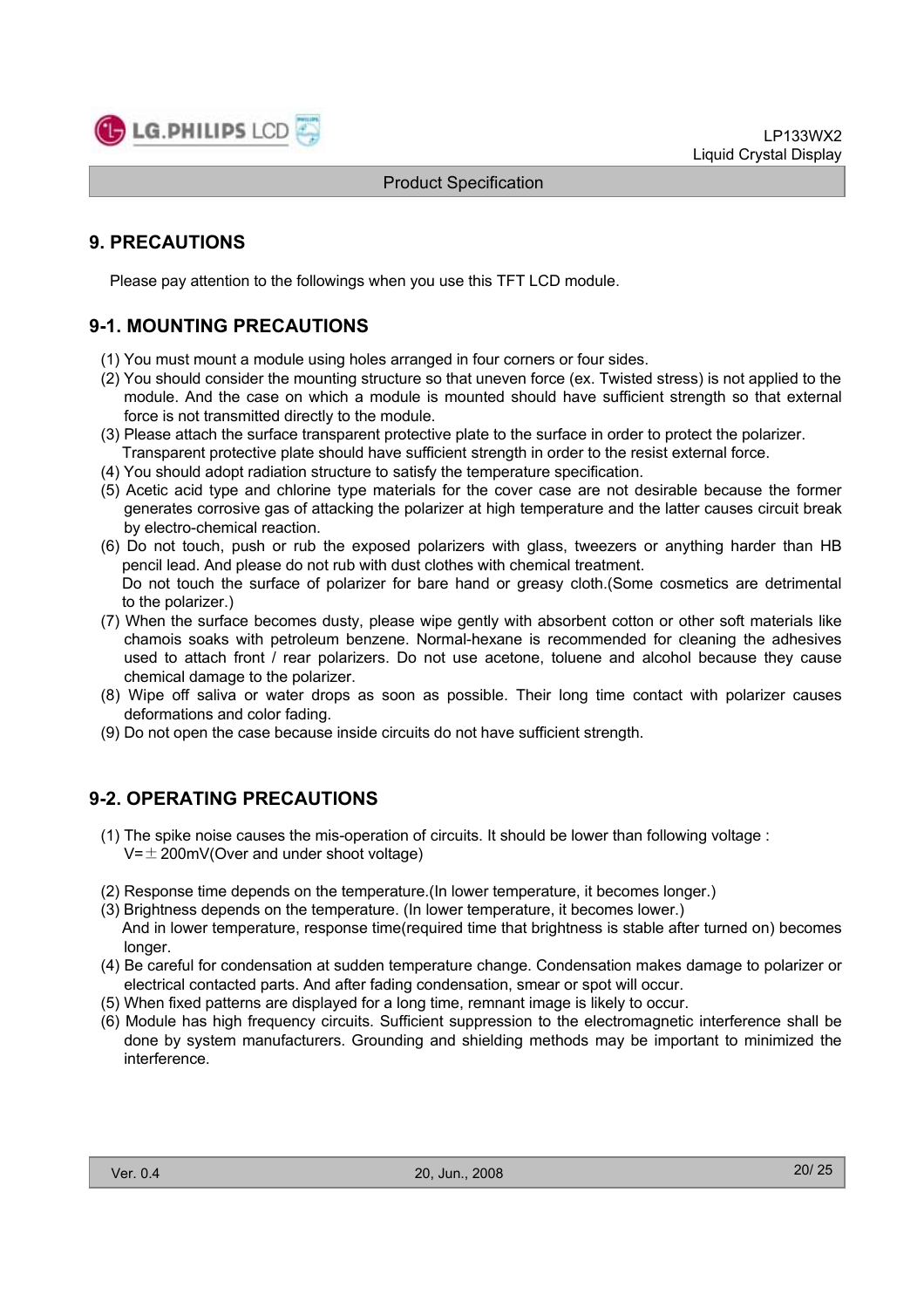

LP133WX2 Liquid Crystal Display

Product Specification

# **9-3. ELECTROSTATIC DISCHARGE CONTROL**

Since a module is composed of electronic circuits, it is not strong to electrostatic discharge. Make certain that treatment persons are connected to ground through wrist band etc. And don't touch interface pin directly.

# **9-4. PRECAUTIONS FOR STRONG LIGHT EXPOSURE**

Strong light exposure causes degradation of polarizer and color filter.

# **9-5. STORAGE**

When storing modules as spares for a long time, the following precautions are necessary.

- (1) Store them in a dark place. Do not expose the module to sunlight or fluorescent light. Keep the temperature between  $5^{\circ}$ C and  $35^{\circ}$ C at normal humidity.
- (2) The polarizer surface should not come in contact with any other object. It is recommended that they be stored in the container in which they were shipped.

# **9-6. HANDLING PRECAUTIONS FOR PROTECTION FILM**

- (1) When the protection film is peeled off, static electricity is generated between the film and polarizer. This should be peeled off slowly and carefully by people who are electrically grounded and with well ion-blown equipment or in such a condition, etc.
- (2) The protection film is attached to the polarizer with a small amount of glue. If some stress is applied to rub the protection film against the polarizer during the time you peel off the film, the glue is apt to remain on the polarizer.

Please carefully peel off the protection film without rubbing it against the polarizer.

- (3) When the module with protection film attached is stored for a long time, sometimes there remains a very small amount of glue still on the polarizer after the protection film is peeled off.
- (4) You can remove the glue easily. When the glue remains on the polarizer surface or its vestige is recognized, please wipe them off with absorbent cotton waste or other soft material like chamois soaked with normal-hexane.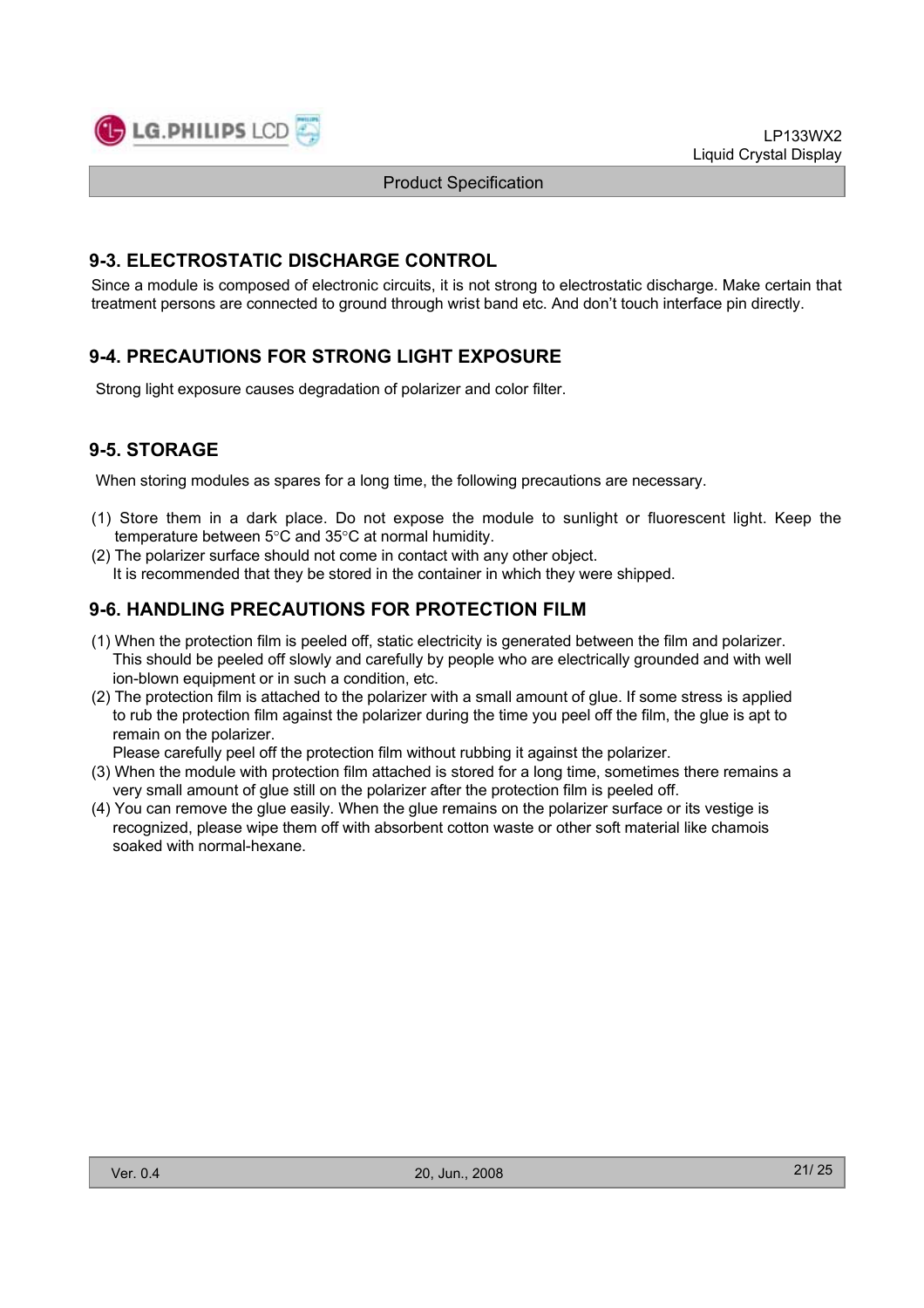

# **APPENDIX A. Enhanced Extended Display Identification Data (EEDIDTM) 1/3**

| Byte#          | Byte#    | Field Name and Comments                             |                | Value            | Value                                          |                      |
|----------------|----------|-----------------------------------------------------|----------------|------------------|------------------------------------------------|----------------------|
| (decimal)      | (HEX)    |                                                     |                | (HEX)            | (binary)                                       |                      |
| $\circ$        | $\infty$ | Header                                              |                | 0 <sup>1</sup>   | $\infty$ $\infty$                              |                      |
| $\mathbf{1}$   | 01       | Header                                              |                | $F$ $F$          | 1111<br>1111                                   |                      |
| $\overline{c}$ | Œ.       | Header                                              |                | $F$ $F$          | 1111<br>1111                                   |                      |
| 3              | œ        | Header                                              |                | $F$ $F$          | 1111<br>1111                                   | Header               |
| 4              | O4       | Header                                              |                | F F              | 1111<br>1111                                   |                      |
| 5              | Œ        | Header                                              | F              | ΤF               | 1111<br>1111                                   |                      |
| 6              | Œ        | Header                                              | F              | F                | 1111<br>1111                                   |                      |
| 7              | 07       | Header                                              | $\circ$        | $\overline{0}$   | $\infty$ $\infty$                              |                      |
| 8              | œ        | EISA manufacturer code (3 Character ID) = LGD       | 3 <sup>1</sup> | $\mathbf 0$      | 0011 0000                                      |                      |
| 9              | œ        | Compressed ASCII                                    | E              | $\overline{4}$   | 1110 0100                                      |                      |
| 10             | OA       | Panel Supplier Reserved - Product code              | $6 \mid$       | 8                | 0110<br>1000                                   |                      |
| 11             | Œ        | (Hex, LSB first)                                    | $\circ$        | $\overline{1}$   | 0000 0001                                      |                      |
| 12             | $\alpha$ | LCD Module Serial No. = 0 (If not used)             | $\circ$        | $\circ$          | $\infty$ $\infty$                              | Vender/              |
| 13             | $\infty$ | LCD Module Serial No. = 0 (If not used)             | $\circ$        | $\mathbf{0}$     | $\infty$<br>0000                               | <b>Product ID</b>    |
| 14             | Œ        | LCD Module Serial No. = 0 (If not used)             |                | 0 <sup>1</sup>   | $\infty$ $\infty$                              |                      |
| 15             | Œ        | LCD Module Serial No. = 0 (If not used)             |                | 0 <sup>1</sup>   | 0000<br>0000                                   |                      |
| 16             | 10       | Week of Manufacture $=25$                           | 1 <sup>1</sup> | $^{\circ}$ 9     | 0001<br>1001                                   |                      |
| 17             | 11       | Year of Manufacture = 2008                          | 1 I            | $\overline{c}$   | 0001<br>0010                                   |                      |
| 18             | 12       | EDID Structure version $#=1$                        |                | 0 <sup>1</sup>   | 0000<br>0001                                   | <b>EDID Version/</b> |
| 19             | 13       | EDID Revision $#=3$                                 |                | 0 <sup>2</sup>   | 0000 0011                                      | Revision             |
| 20             | 14       | Video Input Definition = Digital I/P, non TMDS CRGB |                | $8$ 0            | 1000<br>$\infty$                               |                      |
| 21             | 15       | $Max$ Himage size $(c_m)$ =28608 $cm(29)$           |                | $1$ D            | 0001<br>1101                                   | Display              |
| 22             | 16       | Max V image size (cm)=17.880cm(18)                  | 1 <sup>1</sup> | $\overline{c}$   | 0001<br>0010                                   | Parameter            |
| 23             | 17       | Display gamma $=22$                                 | $\overline{7}$ | 8                | 0111<br>1000                                   |                      |
| 24             | 18       | Feature support(DPMS) = Active off, RGB Color       |                | $0$ A            | 0000<br>1010                                   |                      |
| 25             | 19       | Red/Green low Bits                                  |                | 0 <sup>1</sup>   | 0000<br>0000                                   |                      |
| 26             | 1A       | Blue/White Low Bits                                 |                | 0 <sub>5</sub>   | 0000<br>0101                                   |                      |
| 27             | 1B       | Red X<br>$\equiv$                                   |                | 0 <sup>0</sup>   | 0000<br>0000                                   |                      |
| 28             | 1C       | Red Y<br>$\quad \  \  =$                            |                | 0 <sup>1</sup>   | 0000<br>0000                                   |                      |
| 29             | 1D       | Green $X =$                                         |                | 0 <sub>0</sub>   | 0000<br>$\infty$                               | Color                |
| 30             | Έ        | Green $Y =$                                         |                | $0$ $0$          | 0000<br>$\infty$                               | Characteristic       |
| 31             | ſF       | Blue X<br>$\equiv$                                  |                | $0$ 0            | $\infty$ $\infty$                              |                      |
| 32             | 20       | Blue Y<br>$\equiv$                                  |                | 0 <sup>10</sup>  | $\overline{000}$ $\overline{000}$              |                      |
| 33             | 21       | White $X = 0.313$                                   |                | 50               | 0101<br>$\infty$                               |                      |
| 34             | 22       | White $Y = 0.329$                                   |                | 5 <sup>7</sup> 4 | 0101<br>0100                                   |                      |
| 35             | 23       | Established Timing $I = \alpha h$ (If not used)     |                | 0 <sup>10</sup>  | 0000<br>0000                                   | Established          |
| 36             | 24       | Established Timing $II = O(1)$ (If not used)        |                | 0 <sup>1</sup>   | 0000<br>0000                                   | Timngs               |
| 37             | 25       | Manufacturer's Timings = 00h (If not used)          | $\circ$        | $^{\circ}$ 0     | 0000<br>0000                                   |                      |
| 38             | 26       | Standard Timing Identification 1 was not used       |                | 0 <sup>r</sup> 1 | $\infty$<br>0001                               |                      |
| 39             | 27       | Standard Timing Identification 1 was not used       |                | 0 <sup>1</sup>   | 0000 0001                                      |                      |
| 40             | 28       | Standard Timing Identification 2 was not used       |                | 0 <sup>1</sup>   | 00000001                                       |                      |
| 41             | 29       | Standard Timing Identification 2 was not used       |                | 0 <sup>1</sup>   | 0000<br>0001                                   |                      |
| 42             | 2A       | Standard Timing Identification 3 was not used       |                | 0 <sup>1</sup> 1 | 0000 0001                                      |                      |
| 43             | B        | Standard Timing Identification 3 was not used       |                | 0 <sup>1</sup>   | 0000 0001                                      |                      |
| 44             | x        | Standard Timing Identification 4 was not used       |                | 0 <sup>1</sup>   | 0000 0001                                      | Standard             |
| 45             | D        | Standard Timing Identification 4 was not used       |                | $0$ [1]          | 00000001                                       | Timing ID            |
| 46             | Æ        | Standard Timing Identification 5 was not used       |                | 0 <sup>1</sup>   | $0000$ $0001$                                  |                      |
| 47             | F        | Standard Timing Identification 5 was not used       |                | $0$ [1           | $0000$ $0001$                                  |                      |
| 48             | 30       | Standard Timing Identification 6 was not used       |                | $0\vert 1$       | $0000$ $0001$                                  |                      |
|                |          |                                                     |                |                  |                                                |                      |
| 49             | 31       | Standard Timing Identification 6 was not used       |                | 011              | 0000 0001                                      |                      |
| 50             | 32       | Standard Timing Identification 7 was not used       |                | 0 <sup>1</sup>   | 0000 0001                                      |                      |
| 51             | 33       | Standard Timing Identification 7 was not used       |                | 0 <sup>1</sup>   | $0000$ $0001$                                  |                      |
| 52             | 34       | Standard Timing Identification 8 was not used       |                | $0$ [1           | $0000$ $0001$                                  |                      |
| 53             | 35       | Standard Timing Identification 8 was not used       | $\circ$        | $\mathbf{1}$     | $\overline{\alpha}$ $\alpha$ $\alpha$ $\alpha$ |                      |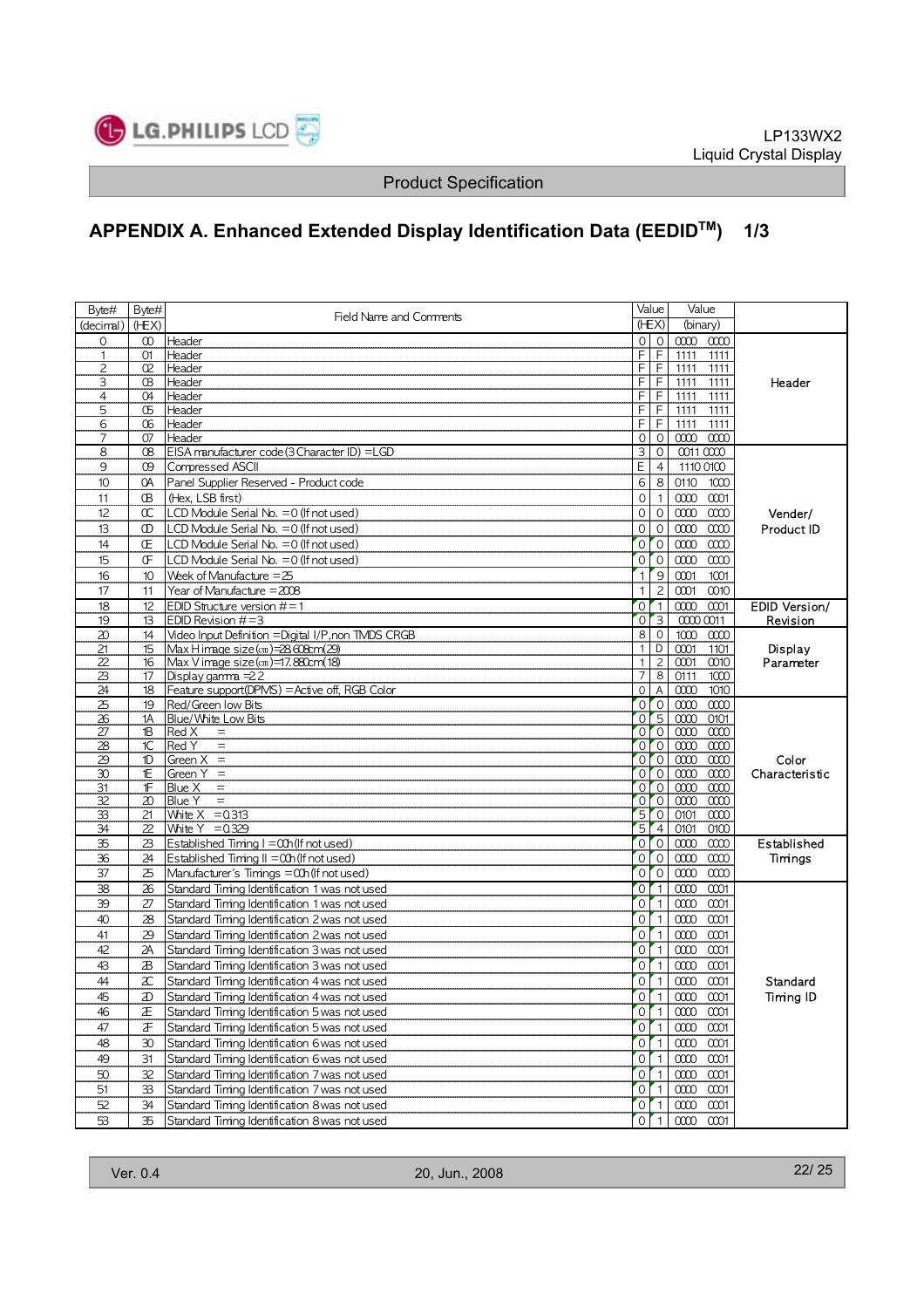

# **APPENDIX A. Enhanced Extended Display Identification Data (EEDIDTM) 2/3**

| (HEX)<br>(HEX)<br>(binary)<br>(decimal)<br>0001<br>54<br>$1280$ X $800$ @ 60Hz mode: pixel clock = 69.3MHz<br>$\overline{2}$<br>36<br>1 I<br>0010<br>$\overline{1}$ $\overline{B}$<br>55<br>0001<br>37<br>(Stored LSB first)<br>1011<br>$\overline{O}$<br>56<br>38<br>Horizontal Active = 1280 pixels<br>$\mathbf 0$<br>$\infty$ $\infty$<br>8 <sup>1</sup><br>$\mathbf 0$<br>10000000<br>57<br>39<br>Horizontal Blanking = 128 pixels<br>$\overline{5}$<br>$\overline{0}$<br>58<br>ЗΑ<br>Horizontal Active: Horizontal Blanking = 1280: 128<br>0101<br>$\infty$<br>$\overline{2}$<br>$\mathsf O$<br>59<br>ЭB<br>0010 0000<br>Vertical Avtive = 800 lines<br>ЭC<br>Vertical Blanking = 16lines<br>$\mathbf 0$<br>0001<br>$\infty$<br>1 <sup>1</sup><br>0000<br>Detailed<br>$\overline{3}$<br>ЭD<br>Vertical Active: Vertical Blanking = 800: 16<br>$\mathbf 0$<br>0011<br>Timina<br>61<br>0000<br>8<br>0001<br>Œ<br>Horizontal Sync. Offset $=$ 24 pixels<br>1 <sup>1</sup><br>1000<br>Description<br>62<br>20<br>Horizontal Sync Pulse Wdth = 32 pixels<br>0010<br>0000<br>#1<br>ഒ<br>F<br>Vertical Sync Offset = 4 lines, Sync Wdth = 4 lines<br>$4 \mid 4$<br>64<br>40<br>0100 0100<br>$\circ$<br>$\circ$<br>0000<br>$\infty$<br>க<br>41<br>Horizontal Vertical Sync Offset/Width upper $2$ bits $=$ 0<br>$\overline{4}$ $\overline{B}$<br>42<br>Horizontal Image Size = 331. 2mm (331)<br>0100<br>1011<br>66<br>F<br>$\overline{\mathsf{C}}$<br>43<br>Vertical Image Size = $207.0$ mm $(207)$<br>1100<br>67<br>1111<br>$\mathbf 0$<br>44<br>Horizontal & Vertical Image Size<br>0001<br>0000<br>68<br>1 <sup>1</sup><br>45<br>Horizontal Border $=0$<br>$\circ$<br>$\mathbf 0$<br>$\infty$ $\infty$<br>$\Theta$<br>46<br>0 0 <br>$\infty$ $\infty$<br>70<br>Vertical Border $=0$<br>1 <sup>1</sup><br>$8 \mid$<br>0001<br>71<br>47<br>Non-interlaced, Normal display, no stereo, Digital separate sync, H/V pol negatives<br>1000<br>0 0 <br>72<br>48<br>Detailed Timing Descriptor #2<br>00000000<br>$\circ$ l<br>$\circ$<br>0000<br>73<br>49<br>$\circ$<br>4A<br>$\circ$ l<br>0000<br>74<br>$\overline{O}$ $\overline{O}$<br>$\overline{4}$ B<br>$0000$ $0000$<br>75<br>4C<br>0 <sup>1</sup><br>76<br>00000000<br>4D<br>$0$ $0$<br>77<br>00000000<br>Æ<br>$0$ 0<br>00000000<br>78<br>Detailed<br>$0$ 0<br>4<br>0000<br>Timing<br>79<br>50<br>000<br>0000<br>80<br>Description<br>$0$ $ 0 $<br>51<br>00000000<br>#2<br>81<br>52<br>$0$ 0<br>00000000<br>82<br>$0$ $ 0 $<br>53<br>0000<br>83<br>00<br>84<br>55<br>0000<br>0 <sup>1</sup> 0 <sup>1</sup><br>55<br>00000000<br>க<br>$0$ $ 0 $<br>56<br>0000<br>86<br>$0$ 0<br>87<br>57<br>00000000<br>$0$ $0$<br>58<br>0000<br>88<br>$01$ $01$<br>59<br>0000<br>89<br><b>5A</b><br>0 <sup>r</sup><br>$\infty$<br>Detailed Timing Descriptor #3<br>00000000<br>$0$ $0$<br>0000<br>91<br>$\mathbf{B}$<br>${\mathfrak{P}}$<br>5C<br>0 <sup>1</sup> 0 <sup>1</sup><br>0000<br>$F$ $E$<br>$\mathfrak{D}$<br>$\mathfrak{B}$<br>1111 1110<br>$0$ 0<br>94<br>Œ<br>00000000<br>$0$ 0<br>95<br>乐<br>0000<br>$0$ $0$<br>96<br>$\infty$<br>00000000<br>Detailed<br>$\overline{O}$ $\overline{O}$<br>0000<br>97<br>61<br>Timing<br>4 <sup>C</sup><br>62<br>0100 1100<br>Description<br>98<br>L<br>$\overline{4}$<br>$\sqrt{7}$<br>G<br>0100 0111<br>99<br>ශ<br>#3<br>$\overline{4}$<br>$\overline{4}$<br>D<br>0100 0100<br>100<br>64<br>$\sqrt{9}$<br>$\overline{4}$<br>க<br>0100 1001<br>101<br>$\mathbf{I}$<br>$\overline{5}$<br>$\sqrt{3}$<br>66<br>S<br>0101 0011<br>102<br>50<br>P<br>0101 0000<br>10B<br>67<br>$\overline{\mathsf{C}}$<br>0100 1100<br>104<br>68<br>4 <sup>1</sup><br>$\overline{4}$<br>r.<br>105<br>0100 0001<br>69<br>A<br>$\overline{5}$<br>Υ<br>$^{\prime}$ 9<br>106<br>6A<br>0101 1001<br>I F<br>Œ.<br>$\Omega$<br>$\mathsf{A}$<br>0000 1010<br>107 | Byte# | Byte# | Field Name and Comments | Value | Value |  |
|----------------------------------------------------------------------------------------------------------------------------------------------------------------------------------------------------------------------------------------------------------------------------------------------------------------------------------------------------------------------------------------------------------------------------------------------------------------------------------------------------------------------------------------------------------------------------------------------------------------------------------------------------------------------------------------------------------------------------------------------------------------------------------------------------------------------------------------------------------------------------------------------------------------------------------------------------------------------------------------------------------------------------------------------------------------------------------------------------------------------------------------------------------------------------------------------------------------------------------------------------------------------------------------------------------------------------------------------------------------------------------------------------------------------------------------------------------------------------------------------------------------------------------------------------------------------------------------------------------------------------------------------------------------------------------------------------------------------------------------------------------------------------------------------------------------------------------------------------------------------------------------------------------------------------------------------------------------------------------------------------------------------------------------------------------------------------------------------------------------------------------------------------------------------------------------------------------------------------------------------------------------------------------------------------------------------------------------------------------------------------------------------------------------------------------------------------------------------------------------------------------------------------------------------------------------------------------------------------------------------------------------------------------------------------------------------------------------------------------------------------------------------------------------------------------------------------------------------------------------------------------------------------------------------------------------------------------------------------------------------------------------------------------------------------------------------------------------------------------------------------------------------------------------------------------------------------------------------------------------------------------------------------------------------------------------------------------------------------------------------------------------------------------------------------------------------------------------------------------------------------------------------------------------------------------------------------------------------------------------------------------------------------------------------------------------------------------------------------------------------------------------------------------------------------------------------|-------|-------|-------------------------|-------|-------|--|
|                                                                                                                                                                                                                                                                                                                                                                                                                                                                                                                                                                                                                                                                                                                                                                                                                                                                                                                                                                                                                                                                                                                                                                                                                                                                                                                                                                                                                                                                                                                                                                                                                                                                                                                                                                                                                                                                                                                                                                                                                                                                                                                                                                                                                                                                                                                                                                                                                                                                                                                                                                                                                                                                                                                                                                                                                                                                                                                                                                                                                                                                                                                                                                                                                                                                                                                                                                                                                                                                                                                                                                                                                                                                                                                                                                                                                      |       |       |                         |       |       |  |
|                                                                                                                                                                                                                                                                                                                                                                                                                                                                                                                                                                                                                                                                                                                                                                                                                                                                                                                                                                                                                                                                                                                                                                                                                                                                                                                                                                                                                                                                                                                                                                                                                                                                                                                                                                                                                                                                                                                                                                                                                                                                                                                                                                                                                                                                                                                                                                                                                                                                                                                                                                                                                                                                                                                                                                                                                                                                                                                                                                                                                                                                                                                                                                                                                                                                                                                                                                                                                                                                                                                                                                                                                                                                                                                                                                                                                      |       |       |                         |       |       |  |
|                                                                                                                                                                                                                                                                                                                                                                                                                                                                                                                                                                                                                                                                                                                                                                                                                                                                                                                                                                                                                                                                                                                                                                                                                                                                                                                                                                                                                                                                                                                                                                                                                                                                                                                                                                                                                                                                                                                                                                                                                                                                                                                                                                                                                                                                                                                                                                                                                                                                                                                                                                                                                                                                                                                                                                                                                                                                                                                                                                                                                                                                                                                                                                                                                                                                                                                                                                                                                                                                                                                                                                                                                                                                                                                                                                                                                      |       |       |                         |       |       |  |
|                                                                                                                                                                                                                                                                                                                                                                                                                                                                                                                                                                                                                                                                                                                                                                                                                                                                                                                                                                                                                                                                                                                                                                                                                                                                                                                                                                                                                                                                                                                                                                                                                                                                                                                                                                                                                                                                                                                                                                                                                                                                                                                                                                                                                                                                                                                                                                                                                                                                                                                                                                                                                                                                                                                                                                                                                                                                                                                                                                                                                                                                                                                                                                                                                                                                                                                                                                                                                                                                                                                                                                                                                                                                                                                                                                                                                      |       |       |                         |       |       |  |
|                                                                                                                                                                                                                                                                                                                                                                                                                                                                                                                                                                                                                                                                                                                                                                                                                                                                                                                                                                                                                                                                                                                                                                                                                                                                                                                                                                                                                                                                                                                                                                                                                                                                                                                                                                                                                                                                                                                                                                                                                                                                                                                                                                                                                                                                                                                                                                                                                                                                                                                                                                                                                                                                                                                                                                                                                                                                                                                                                                                                                                                                                                                                                                                                                                                                                                                                                                                                                                                                                                                                                                                                                                                                                                                                                                                                                      |       |       |                         |       |       |  |
|                                                                                                                                                                                                                                                                                                                                                                                                                                                                                                                                                                                                                                                                                                                                                                                                                                                                                                                                                                                                                                                                                                                                                                                                                                                                                                                                                                                                                                                                                                                                                                                                                                                                                                                                                                                                                                                                                                                                                                                                                                                                                                                                                                                                                                                                                                                                                                                                                                                                                                                                                                                                                                                                                                                                                                                                                                                                                                                                                                                                                                                                                                                                                                                                                                                                                                                                                                                                                                                                                                                                                                                                                                                                                                                                                                                                                      |       |       |                         |       |       |  |
|                                                                                                                                                                                                                                                                                                                                                                                                                                                                                                                                                                                                                                                                                                                                                                                                                                                                                                                                                                                                                                                                                                                                                                                                                                                                                                                                                                                                                                                                                                                                                                                                                                                                                                                                                                                                                                                                                                                                                                                                                                                                                                                                                                                                                                                                                                                                                                                                                                                                                                                                                                                                                                                                                                                                                                                                                                                                                                                                                                                                                                                                                                                                                                                                                                                                                                                                                                                                                                                                                                                                                                                                                                                                                                                                                                                                                      |       |       |                         |       |       |  |
|                                                                                                                                                                                                                                                                                                                                                                                                                                                                                                                                                                                                                                                                                                                                                                                                                                                                                                                                                                                                                                                                                                                                                                                                                                                                                                                                                                                                                                                                                                                                                                                                                                                                                                                                                                                                                                                                                                                                                                                                                                                                                                                                                                                                                                                                                                                                                                                                                                                                                                                                                                                                                                                                                                                                                                                                                                                                                                                                                                                                                                                                                                                                                                                                                                                                                                                                                                                                                                                                                                                                                                                                                                                                                                                                                                                                                      |       |       |                         |       |       |  |
|                                                                                                                                                                                                                                                                                                                                                                                                                                                                                                                                                                                                                                                                                                                                                                                                                                                                                                                                                                                                                                                                                                                                                                                                                                                                                                                                                                                                                                                                                                                                                                                                                                                                                                                                                                                                                                                                                                                                                                                                                                                                                                                                                                                                                                                                                                                                                                                                                                                                                                                                                                                                                                                                                                                                                                                                                                                                                                                                                                                                                                                                                                                                                                                                                                                                                                                                                                                                                                                                                                                                                                                                                                                                                                                                                                                                                      |       |       |                         |       |       |  |
|                                                                                                                                                                                                                                                                                                                                                                                                                                                                                                                                                                                                                                                                                                                                                                                                                                                                                                                                                                                                                                                                                                                                                                                                                                                                                                                                                                                                                                                                                                                                                                                                                                                                                                                                                                                                                                                                                                                                                                                                                                                                                                                                                                                                                                                                                                                                                                                                                                                                                                                                                                                                                                                                                                                                                                                                                                                                                                                                                                                                                                                                                                                                                                                                                                                                                                                                                                                                                                                                                                                                                                                                                                                                                                                                                                                                                      |       |       |                         |       |       |  |
|                                                                                                                                                                                                                                                                                                                                                                                                                                                                                                                                                                                                                                                                                                                                                                                                                                                                                                                                                                                                                                                                                                                                                                                                                                                                                                                                                                                                                                                                                                                                                                                                                                                                                                                                                                                                                                                                                                                                                                                                                                                                                                                                                                                                                                                                                                                                                                                                                                                                                                                                                                                                                                                                                                                                                                                                                                                                                                                                                                                                                                                                                                                                                                                                                                                                                                                                                                                                                                                                                                                                                                                                                                                                                                                                                                                                                      |       |       |                         |       |       |  |
|                                                                                                                                                                                                                                                                                                                                                                                                                                                                                                                                                                                                                                                                                                                                                                                                                                                                                                                                                                                                                                                                                                                                                                                                                                                                                                                                                                                                                                                                                                                                                                                                                                                                                                                                                                                                                                                                                                                                                                                                                                                                                                                                                                                                                                                                                                                                                                                                                                                                                                                                                                                                                                                                                                                                                                                                                                                                                                                                                                                                                                                                                                                                                                                                                                                                                                                                                                                                                                                                                                                                                                                                                                                                                                                                                                                                                      |       |       |                         |       |       |  |
|                                                                                                                                                                                                                                                                                                                                                                                                                                                                                                                                                                                                                                                                                                                                                                                                                                                                                                                                                                                                                                                                                                                                                                                                                                                                                                                                                                                                                                                                                                                                                                                                                                                                                                                                                                                                                                                                                                                                                                                                                                                                                                                                                                                                                                                                                                                                                                                                                                                                                                                                                                                                                                                                                                                                                                                                                                                                                                                                                                                                                                                                                                                                                                                                                                                                                                                                                                                                                                                                                                                                                                                                                                                                                                                                                                                                                      |       |       |                         |       |       |  |
|                                                                                                                                                                                                                                                                                                                                                                                                                                                                                                                                                                                                                                                                                                                                                                                                                                                                                                                                                                                                                                                                                                                                                                                                                                                                                                                                                                                                                                                                                                                                                                                                                                                                                                                                                                                                                                                                                                                                                                                                                                                                                                                                                                                                                                                                                                                                                                                                                                                                                                                                                                                                                                                                                                                                                                                                                                                                                                                                                                                                                                                                                                                                                                                                                                                                                                                                                                                                                                                                                                                                                                                                                                                                                                                                                                                                                      |       |       |                         |       |       |  |
|                                                                                                                                                                                                                                                                                                                                                                                                                                                                                                                                                                                                                                                                                                                                                                                                                                                                                                                                                                                                                                                                                                                                                                                                                                                                                                                                                                                                                                                                                                                                                                                                                                                                                                                                                                                                                                                                                                                                                                                                                                                                                                                                                                                                                                                                                                                                                                                                                                                                                                                                                                                                                                                                                                                                                                                                                                                                                                                                                                                                                                                                                                                                                                                                                                                                                                                                                                                                                                                                                                                                                                                                                                                                                                                                                                                                                      |       |       |                         |       |       |  |
|                                                                                                                                                                                                                                                                                                                                                                                                                                                                                                                                                                                                                                                                                                                                                                                                                                                                                                                                                                                                                                                                                                                                                                                                                                                                                                                                                                                                                                                                                                                                                                                                                                                                                                                                                                                                                                                                                                                                                                                                                                                                                                                                                                                                                                                                                                                                                                                                                                                                                                                                                                                                                                                                                                                                                                                                                                                                                                                                                                                                                                                                                                                                                                                                                                                                                                                                                                                                                                                                                                                                                                                                                                                                                                                                                                                                                      |       |       |                         |       |       |  |
|                                                                                                                                                                                                                                                                                                                                                                                                                                                                                                                                                                                                                                                                                                                                                                                                                                                                                                                                                                                                                                                                                                                                                                                                                                                                                                                                                                                                                                                                                                                                                                                                                                                                                                                                                                                                                                                                                                                                                                                                                                                                                                                                                                                                                                                                                                                                                                                                                                                                                                                                                                                                                                                                                                                                                                                                                                                                                                                                                                                                                                                                                                                                                                                                                                                                                                                                                                                                                                                                                                                                                                                                                                                                                                                                                                                                                      |       |       |                         |       |       |  |
|                                                                                                                                                                                                                                                                                                                                                                                                                                                                                                                                                                                                                                                                                                                                                                                                                                                                                                                                                                                                                                                                                                                                                                                                                                                                                                                                                                                                                                                                                                                                                                                                                                                                                                                                                                                                                                                                                                                                                                                                                                                                                                                                                                                                                                                                                                                                                                                                                                                                                                                                                                                                                                                                                                                                                                                                                                                                                                                                                                                                                                                                                                                                                                                                                                                                                                                                                                                                                                                                                                                                                                                                                                                                                                                                                                                                                      |       |       |                         |       |       |  |
|                                                                                                                                                                                                                                                                                                                                                                                                                                                                                                                                                                                                                                                                                                                                                                                                                                                                                                                                                                                                                                                                                                                                                                                                                                                                                                                                                                                                                                                                                                                                                                                                                                                                                                                                                                                                                                                                                                                                                                                                                                                                                                                                                                                                                                                                                                                                                                                                                                                                                                                                                                                                                                                                                                                                                                                                                                                                                                                                                                                                                                                                                                                                                                                                                                                                                                                                                                                                                                                                                                                                                                                                                                                                                                                                                                                                                      |       |       |                         |       |       |  |
|                                                                                                                                                                                                                                                                                                                                                                                                                                                                                                                                                                                                                                                                                                                                                                                                                                                                                                                                                                                                                                                                                                                                                                                                                                                                                                                                                                                                                                                                                                                                                                                                                                                                                                                                                                                                                                                                                                                                                                                                                                                                                                                                                                                                                                                                                                                                                                                                                                                                                                                                                                                                                                                                                                                                                                                                                                                                                                                                                                                                                                                                                                                                                                                                                                                                                                                                                                                                                                                                                                                                                                                                                                                                                                                                                                                                                      |       |       |                         |       |       |  |
|                                                                                                                                                                                                                                                                                                                                                                                                                                                                                                                                                                                                                                                                                                                                                                                                                                                                                                                                                                                                                                                                                                                                                                                                                                                                                                                                                                                                                                                                                                                                                                                                                                                                                                                                                                                                                                                                                                                                                                                                                                                                                                                                                                                                                                                                                                                                                                                                                                                                                                                                                                                                                                                                                                                                                                                                                                                                                                                                                                                                                                                                                                                                                                                                                                                                                                                                                                                                                                                                                                                                                                                                                                                                                                                                                                                                                      |       |       |                         |       |       |  |
|                                                                                                                                                                                                                                                                                                                                                                                                                                                                                                                                                                                                                                                                                                                                                                                                                                                                                                                                                                                                                                                                                                                                                                                                                                                                                                                                                                                                                                                                                                                                                                                                                                                                                                                                                                                                                                                                                                                                                                                                                                                                                                                                                                                                                                                                                                                                                                                                                                                                                                                                                                                                                                                                                                                                                                                                                                                                                                                                                                                                                                                                                                                                                                                                                                                                                                                                                                                                                                                                                                                                                                                                                                                                                                                                                                                                                      |       |       |                         |       |       |  |
|                                                                                                                                                                                                                                                                                                                                                                                                                                                                                                                                                                                                                                                                                                                                                                                                                                                                                                                                                                                                                                                                                                                                                                                                                                                                                                                                                                                                                                                                                                                                                                                                                                                                                                                                                                                                                                                                                                                                                                                                                                                                                                                                                                                                                                                                                                                                                                                                                                                                                                                                                                                                                                                                                                                                                                                                                                                                                                                                                                                                                                                                                                                                                                                                                                                                                                                                                                                                                                                                                                                                                                                                                                                                                                                                                                                                                      |       |       |                         |       |       |  |
|                                                                                                                                                                                                                                                                                                                                                                                                                                                                                                                                                                                                                                                                                                                                                                                                                                                                                                                                                                                                                                                                                                                                                                                                                                                                                                                                                                                                                                                                                                                                                                                                                                                                                                                                                                                                                                                                                                                                                                                                                                                                                                                                                                                                                                                                                                                                                                                                                                                                                                                                                                                                                                                                                                                                                                                                                                                                                                                                                                                                                                                                                                                                                                                                                                                                                                                                                                                                                                                                                                                                                                                                                                                                                                                                                                                                                      |       |       |                         |       |       |  |
|                                                                                                                                                                                                                                                                                                                                                                                                                                                                                                                                                                                                                                                                                                                                                                                                                                                                                                                                                                                                                                                                                                                                                                                                                                                                                                                                                                                                                                                                                                                                                                                                                                                                                                                                                                                                                                                                                                                                                                                                                                                                                                                                                                                                                                                                                                                                                                                                                                                                                                                                                                                                                                                                                                                                                                                                                                                                                                                                                                                                                                                                                                                                                                                                                                                                                                                                                                                                                                                                                                                                                                                                                                                                                                                                                                                                                      |       |       |                         |       |       |  |
|                                                                                                                                                                                                                                                                                                                                                                                                                                                                                                                                                                                                                                                                                                                                                                                                                                                                                                                                                                                                                                                                                                                                                                                                                                                                                                                                                                                                                                                                                                                                                                                                                                                                                                                                                                                                                                                                                                                                                                                                                                                                                                                                                                                                                                                                                                                                                                                                                                                                                                                                                                                                                                                                                                                                                                                                                                                                                                                                                                                                                                                                                                                                                                                                                                                                                                                                                                                                                                                                                                                                                                                                                                                                                                                                                                                                                      |       |       |                         |       |       |  |
|                                                                                                                                                                                                                                                                                                                                                                                                                                                                                                                                                                                                                                                                                                                                                                                                                                                                                                                                                                                                                                                                                                                                                                                                                                                                                                                                                                                                                                                                                                                                                                                                                                                                                                                                                                                                                                                                                                                                                                                                                                                                                                                                                                                                                                                                                                                                                                                                                                                                                                                                                                                                                                                                                                                                                                                                                                                                                                                                                                                                                                                                                                                                                                                                                                                                                                                                                                                                                                                                                                                                                                                                                                                                                                                                                                                                                      |       |       |                         |       |       |  |
|                                                                                                                                                                                                                                                                                                                                                                                                                                                                                                                                                                                                                                                                                                                                                                                                                                                                                                                                                                                                                                                                                                                                                                                                                                                                                                                                                                                                                                                                                                                                                                                                                                                                                                                                                                                                                                                                                                                                                                                                                                                                                                                                                                                                                                                                                                                                                                                                                                                                                                                                                                                                                                                                                                                                                                                                                                                                                                                                                                                                                                                                                                                                                                                                                                                                                                                                                                                                                                                                                                                                                                                                                                                                                                                                                                                                                      |       |       |                         |       |       |  |
|                                                                                                                                                                                                                                                                                                                                                                                                                                                                                                                                                                                                                                                                                                                                                                                                                                                                                                                                                                                                                                                                                                                                                                                                                                                                                                                                                                                                                                                                                                                                                                                                                                                                                                                                                                                                                                                                                                                                                                                                                                                                                                                                                                                                                                                                                                                                                                                                                                                                                                                                                                                                                                                                                                                                                                                                                                                                                                                                                                                                                                                                                                                                                                                                                                                                                                                                                                                                                                                                                                                                                                                                                                                                                                                                                                                                                      |       |       |                         |       |       |  |
|                                                                                                                                                                                                                                                                                                                                                                                                                                                                                                                                                                                                                                                                                                                                                                                                                                                                                                                                                                                                                                                                                                                                                                                                                                                                                                                                                                                                                                                                                                                                                                                                                                                                                                                                                                                                                                                                                                                                                                                                                                                                                                                                                                                                                                                                                                                                                                                                                                                                                                                                                                                                                                                                                                                                                                                                                                                                                                                                                                                                                                                                                                                                                                                                                                                                                                                                                                                                                                                                                                                                                                                                                                                                                                                                                                                                                      |       |       |                         |       |       |  |
|                                                                                                                                                                                                                                                                                                                                                                                                                                                                                                                                                                                                                                                                                                                                                                                                                                                                                                                                                                                                                                                                                                                                                                                                                                                                                                                                                                                                                                                                                                                                                                                                                                                                                                                                                                                                                                                                                                                                                                                                                                                                                                                                                                                                                                                                                                                                                                                                                                                                                                                                                                                                                                                                                                                                                                                                                                                                                                                                                                                                                                                                                                                                                                                                                                                                                                                                                                                                                                                                                                                                                                                                                                                                                                                                                                                                                      |       |       |                         |       |       |  |
|                                                                                                                                                                                                                                                                                                                                                                                                                                                                                                                                                                                                                                                                                                                                                                                                                                                                                                                                                                                                                                                                                                                                                                                                                                                                                                                                                                                                                                                                                                                                                                                                                                                                                                                                                                                                                                                                                                                                                                                                                                                                                                                                                                                                                                                                                                                                                                                                                                                                                                                                                                                                                                                                                                                                                                                                                                                                                                                                                                                                                                                                                                                                                                                                                                                                                                                                                                                                                                                                                                                                                                                                                                                                                                                                                                                                                      |       |       |                         |       |       |  |
|                                                                                                                                                                                                                                                                                                                                                                                                                                                                                                                                                                                                                                                                                                                                                                                                                                                                                                                                                                                                                                                                                                                                                                                                                                                                                                                                                                                                                                                                                                                                                                                                                                                                                                                                                                                                                                                                                                                                                                                                                                                                                                                                                                                                                                                                                                                                                                                                                                                                                                                                                                                                                                                                                                                                                                                                                                                                                                                                                                                                                                                                                                                                                                                                                                                                                                                                                                                                                                                                                                                                                                                                                                                                                                                                                                                                                      |       |       |                         |       |       |  |
|                                                                                                                                                                                                                                                                                                                                                                                                                                                                                                                                                                                                                                                                                                                                                                                                                                                                                                                                                                                                                                                                                                                                                                                                                                                                                                                                                                                                                                                                                                                                                                                                                                                                                                                                                                                                                                                                                                                                                                                                                                                                                                                                                                                                                                                                                                                                                                                                                                                                                                                                                                                                                                                                                                                                                                                                                                                                                                                                                                                                                                                                                                                                                                                                                                                                                                                                                                                                                                                                                                                                                                                                                                                                                                                                                                                                                      |       |       |                         |       |       |  |
|                                                                                                                                                                                                                                                                                                                                                                                                                                                                                                                                                                                                                                                                                                                                                                                                                                                                                                                                                                                                                                                                                                                                                                                                                                                                                                                                                                                                                                                                                                                                                                                                                                                                                                                                                                                                                                                                                                                                                                                                                                                                                                                                                                                                                                                                                                                                                                                                                                                                                                                                                                                                                                                                                                                                                                                                                                                                                                                                                                                                                                                                                                                                                                                                                                                                                                                                                                                                                                                                                                                                                                                                                                                                                                                                                                                                                      |       |       |                         |       |       |  |
|                                                                                                                                                                                                                                                                                                                                                                                                                                                                                                                                                                                                                                                                                                                                                                                                                                                                                                                                                                                                                                                                                                                                                                                                                                                                                                                                                                                                                                                                                                                                                                                                                                                                                                                                                                                                                                                                                                                                                                                                                                                                                                                                                                                                                                                                                                                                                                                                                                                                                                                                                                                                                                                                                                                                                                                                                                                                                                                                                                                                                                                                                                                                                                                                                                                                                                                                                                                                                                                                                                                                                                                                                                                                                                                                                                                                                      |       |       |                         |       |       |  |
|                                                                                                                                                                                                                                                                                                                                                                                                                                                                                                                                                                                                                                                                                                                                                                                                                                                                                                                                                                                                                                                                                                                                                                                                                                                                                                                                                                                                                                                                                                                                                                                                                                                                                                                                                                                                                                                                                                                                                                                                                                                                                                                                                                                                                                                                                                                                                                                                                                                                                                                                                                                                                                                                                                                                                                                                                                                                                                                                                                                                                                                                                                                                                                                                                                                                                                                                                                                                                                                                                                                                                                                                                                                                                                                                                                                                                      |       |       |                         |       |       |  |
|                                                                                                                                                                                                                                                                                                                                                                                                                                                                                                                                                                                                                                                                                                                                                                                                                                                                                                                                                                                                                                                                                                                                                                                                                                                                                                                                                                                                                                                                                                                                                                                                                                                                                                                                                                                                                                                                                                                                                                                                                                                                                                                                                                                                                                                                                                                                                                                                                                                                                                                                                                                                                                                                                                                                                                                                                                                                                                                                                                                                                                                                                                                                                                                                                                                                                                                                                                                                                                                                                                                                                                                                                                                                                                                                                                                                                      |       |       |                         |       |       |  |
|                                                                                                                                                                                                                                                                                                                                                                                                                                                                                                                                                                                                                                                                                                                                                                                                                                                                                                                                                                                                                                                                                                                                                                                                                                                                                                                                                                                                                                                                                                                                                                                                                                                                                                                                                                                                                                                                                                                                                                                                                                                                                                                                                                                                                                                                                                                                                                                                                                                                                                                                                                                                                                                                                                                                                                                                                                                                                                                                                                                                                                                                                                                                                                                                                                                                                                                                                                                                                                                                                                                                                                                                                                                                                                                                                                                                                      |       |       |                         |       |       |  |
|                                                                                                                                                                                                                                                                                                                                                                                                                                                                                                                                                                                                                                                                                                                                                                                                                                                                                                                                                                                                                                                                                                                                                                                                                                                                                                                                                                                                                                                                                                                                                                                                                                                                                                                                                                                                                                                                                                                                                                                                                                                                                                                                                                                                                                                                                                                                                                                                                                                                                                                                                                                                                                                                                                                                                                                                                                                                                                                                                                                                                                                                                                                                                                                                                                                                                                                                                                                                                                                                                                                                                                                                                                                                                                                                                                                                                      |       |       |                         |       |       |  |
|                                                                                                                                                                                                                                                                                                                                                                                                                                                                                                                                                                                                                                                                                                                                                                                                                                                                                                                                                                                                                                                                                                                                                                                                                                                                                                                                                                                                                                                                                                                                                                                                                                                                                                                                                                                                                                                                                                                                                                                                                                                                                                                                                                                                                                                                                                                                                                                                                                                                                                                                                                                                                                                                                                                                                                                                                                                                                                                                                                                                                                                                                                                                                                                                                                                                                                                                                                                                                                                                                                                                                                                                                                                                                                                                                                                                                      |       |       |                         |       |       |  |
|                                                                                                                                                                                                                                                                                                                                                                                                                                                                                                                                                                                                                                                                                                                                                                                                                                                                                                                                                                                                                                                                                                                                                                                                                                                                                                                                                                                                                                                                                                                                                                                                                                                                                                                                                                                                                                                                                                                                                                                                                                                                                                                                                                                                                                                                                                                                                                                                                                                                                                                                                                                                                                                                                                                                                                                                                                                                                                                                                                                                                                                                                                                                                                                                                                                                                                                                                                                                                                                                                                                                                                                                                                                                                                                                                                                                                      |       |       |                         |       |       |  |
|                                                                                                                                                                                                                                                                                                                                                                                                                                                                                                                                                                                                                                                                                                                                                                                                                                                                                                                                                                                                                                                                                                                                                                                                                                                                                                                                                                                                                                                                                                                                                                                                                                                                                                                                                                                                                                                                                                                                                                                                                                                                                                                                                                                                                                                                                                                                                                                                                                                                                                                                                                                                                                                                                                                                                                                                                                                                                                                                                                                                                                                                                                                                                                                                                                                                                                                                                                                                                                                                                                                                                                                                                                                                                                                                                                                                                      |       |       |                         |       |       |  |
|                                                                                                                                                                                                                                                                                                                                                                                                                                                                                                                                                                                                                                                                                                                                                                                                                                                                                                                                                                                                                                                                                                                                                                                                                                                                                                                                                                                                                                                                                                                                                                                                                                                                                                                                                                                                                                                                                                                                                                                                                                                                                                                                                                                                                                                                                                                                                                                                                                                                                                                                                                                                                                                                                                                                                                                                                                                                                                                                                                                                                                                                                                                                                                                                                                                                                                                                                                                                                                                                                                                                                                                                                                                                                                                                                                                                                      |       |       |                         |       |       |  |
|                                                                                                                                                                                                                                                                                                                                                                                                                                                                                                                                                                                                                                                                                                                                                                                                                                                                                                                                                                                                                                                                                                                                                                                                                                                                                                                                                                                                                                                                                                                                                                                                                                                                                                                                                                                                                                                                                                                                                                                                                                                                                                                                                                                                                                                                                                                                                                                                                                                                                                                                                                                                                                                                                                                                                                                                                                                                                                                                                                                                                                                                                                                                                                                                                                                                                                                                                                                                                                                                                                                                                                                                                                                                                                                                                                                                                      |       |       |                         |       |       |  |
|                                                                                                                                                                                                                                                                                                                                                                                                                                                                                                                                                                                                                                                                                                                                                                                                                                                                                                                                                                                                                                                                                                                                                                                                                                                                                                                                                                                                                                                                                                                                                                                                                                                                                                                                                                                                                                                                                                                                                                                                                                                                                                                                                                                                                                                                                                                                                                                                                                                                                                                                                                                                                                                                                                                                                                                                                                                                                                                                                                                                                                                                                                                                                                                                                                                                                                                                                                                                                                                                                                                                                                                                                                                                                                                                                                                                                      |       |       |                         |       |       |  |
|                                                                                                                                                                                                                                                                                                                                                                                                                                                                                                                                                                                                                                                                                                                                                                                                                                                                                                                                                                                                                                                                                                                                                                                                                                                                                                                                                                                                                                                                                                                                                                                                                                                                                                                                                                                                                                                                                                                                                                                                                                                                                                                                                                                                                                                                                                                                                                                                                                                                                                                                                                                                                                                                                                                                                                                                                                                                                                                                                                                                                                                                                                                                                                                                                                                                                                                                                                                                                                                                                                                                                                                                                                                                                                                                                                                                                      |       |       |                         |       |       |  |
|                                                                                                                                                                                                                                                                                                                                                                                                                                                                                                                                                                                                                                                                                                                                                                                                                                                                                                                                                                                                                                                                                                                                                                                                                                                                                                                                                                                                                                                                                                                                                                                                                                                                                                                                                                                                                                                                                                                                                                                                                                                                                                                                                                                                                                                                                                                                                                                                                                                                                                                                                                                                                                                                                                                                                                                                                                                                                                                                                                                                                                                                                                                                                                                                                                                                                                                                                                                                                                                                                                                                                                                                                                                                                                                                                                                                                      |       |       |                         |       |       |  |
|                                                                                                                                                                                                                                                                                                                                                                                                                                                                                                                                                                                                                                                                                                                                                                                                                                                                                                                                                                                                                                                                                                                                                                                                                                                                                                                                                                                                                                                                                                                                                                                                                                                                                                                                                                                                                                                                                                                                                                                                                                                                                                                                                                                                                                                                                                                                                                                                                                                                                                                                                                                                                                                                                                                                                                                                                                                                                                                                                                                                                                                                                                                                                                                                                                                                                                                                                                                                                                                                                                                                                                                                                                                                                                                                                                                                                      |       |       |                         |       |       |  |
|                                                                                                                                                                                                                                                                                                                                                                                                                                                                                                                                                                                                                                                                                                                                                                                                                                                                                                                                                                                                                                                                                                                                                                                                                                                                                                                                                                                                                                                                                                                                                                                                                                                                                                                                                                                                                                                                                                                                                                                                                                                                                                                                                                                                                                                                                                                                                                                                                                                                                                                                                                                                                                                                                                                                                                                                                                                                                                                                                                                                                                                                                                                                                                                                                                                                                                                                                                                                                                                                                                                                                                                                                                                                                                                                                                                                                      |       |       |                         |       |       |  |
|                                                                                                                                                                                                                                                                                                                                                                                                                                                                                                                                                                                                                                                                                                                                                                                                                                                                                                                                                                                                                                                                                                                                                                                                                                                                                                                                                                                                                                                                                                                                                                                                                                                                                                                                                                                                                                                                                                                                                                                                                                                                                                                                                                                                                                                                                                                                                                                                                                                                                                                                                                                                                                                                                                                                                                                                                                                                                                                                                                                                                                                                                                                                                                                                                                                                                                                                                                                                                                                                                                                                                                                                                                                                                                                                                                                                                      |       |       |                         |       |       |  |
|                                                                                                                                                                                                                                                                                                                                                                                                                                                                                                                                                                                                                                                                                                                                                                                                                                                                                                                                                                                                                                                                                                                                                                                                                                                                                                                                                                                                                                                                                                                                                                                                                                                                                                                                                                                                                                                                                                                                                                                                                                                                                                                                                                                                                                                                                                                                                                                                                                                                                                                                                                                                                                                                                                                                                                                                                                                                                                                                                                                                                                                                                                                                                                                                                                                                                                                                                                                                                                                                                                                                                                                                                                                                                                                                                                                                                      |       |       |                         |       |       |  |
|                                                                                                                                                                                                                                                                                                                                                                                                                                                                                                                                                                                                                                                                                                                                                                                                                                                                                                                                                                                                                                                                                                                                                                                                                                                                                                                                                                                                                                                                                                                                                                                                                                                                                                                                                                                                                                                                                                                                                                                                                                                                                                                                                                                                                                                                                                                                                                                                                                                                                                                                                                                                                                                                                                                                                                                                                                                                                                                                                                                                                                                                                                                                                                                                                                                                                                                                                                                                                                                                                                                                                                                                                                                                                                                                                                                                                      |       |       |                         |       |       |  |
|                                                                                                                                                                                                                                                                                                                                                                                                                                                                                                                                                                                                                                                                                                                                                                                                                                                                                                                                                                                                                                                                                                                                                                                                                                                                                                                                                                                                                                                                                                                                                                                                                                                                                                                                                                                                                                                                                                                                                                                                                                                                                                                                                                                                                                                                                                                                                                                                                                                                                                                                                                                                                                                                                                                                                                                                                                                                                                                                                                                                                                                                                                                                                                                                                                                                                                                                                                                                                                                                                                                                                                                                                                                                                                                                                                                                                      |       |       |                         |       |       |  |